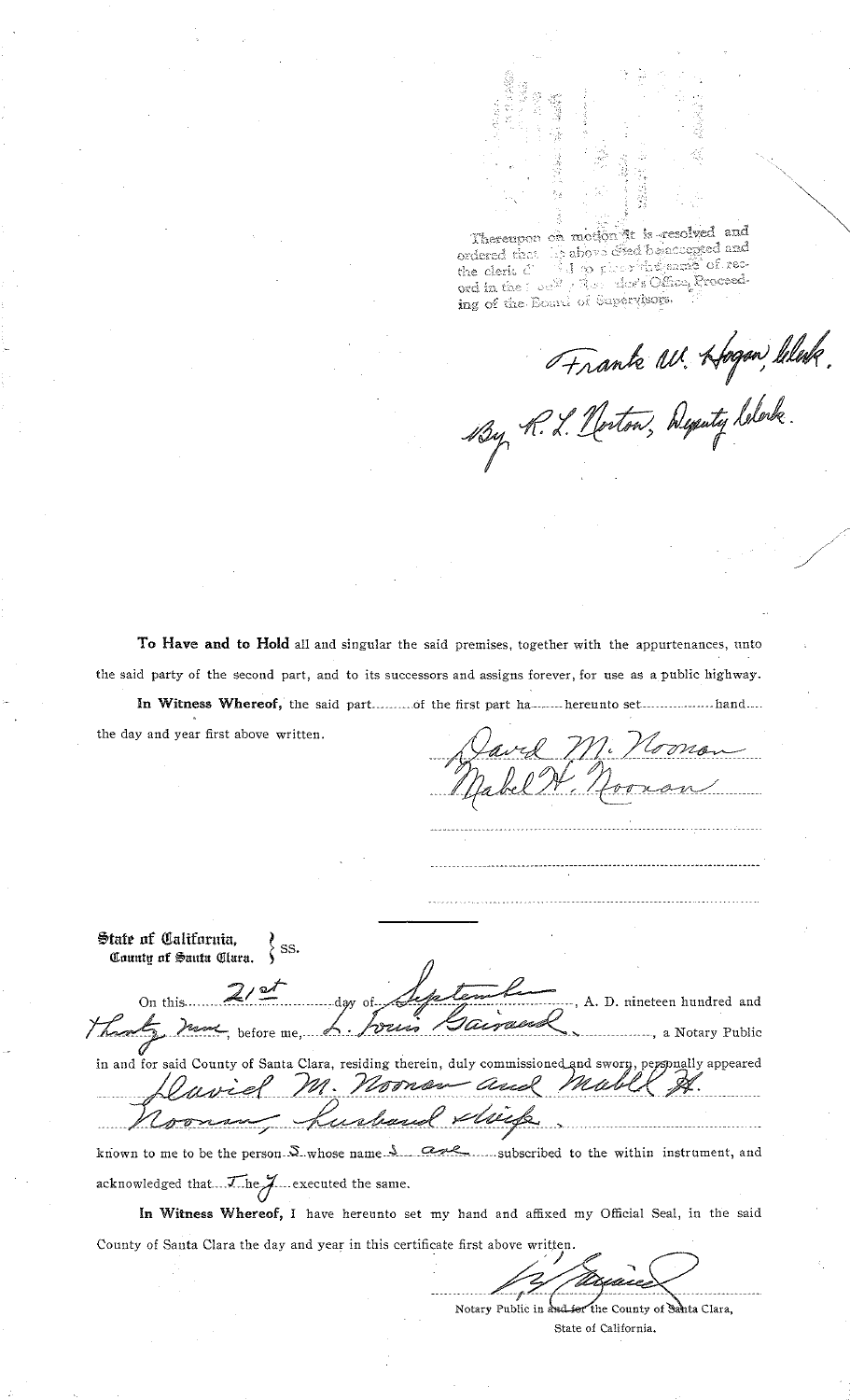# 1418 directors. ہے۔' 173373  $0.2630$ P. Georg **DEED FOR ROAD** Road District No. 5 Waried M. Noonan + Wife. ΥO County of Santa Clara. Dated....... Recorded at the Request of INDEXED どんの医師 **GRANTON.** GRANTOR... GRANTEE .... GRANTEE .... **SPECIAL** SPECIAL. ana dhek Flied for resord at the request of **NOV 3 1939** ............. M., Records of Santa Clara County, at  $Z$  on  $\alpha$ and recorded in Volume 252of official State of California. Clara County Records. Chag. A-RAYNE, Box County Recorder. **Deputy Records:** Deputy. Ø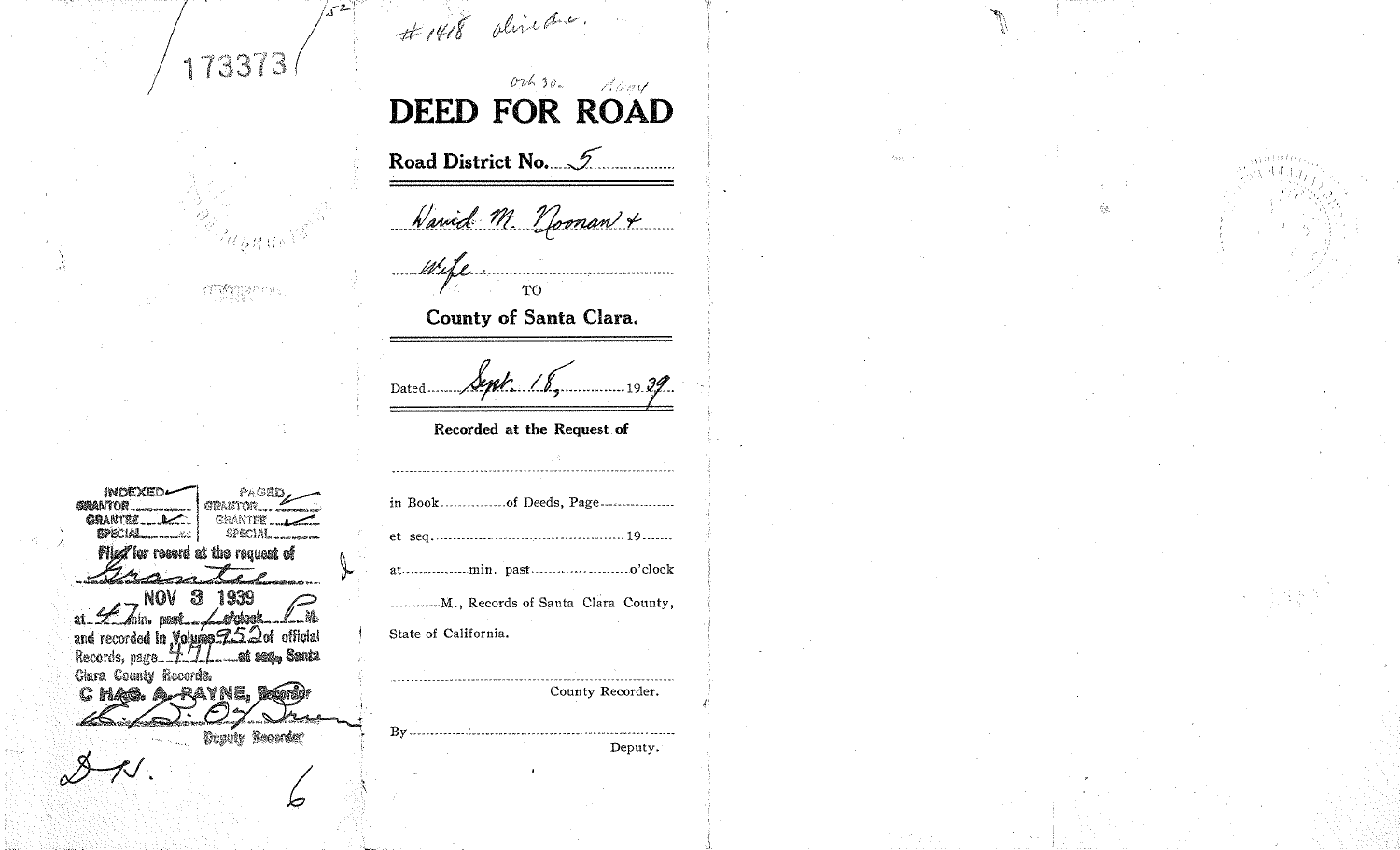**ARRANGEMENT OF PAPERS IN THIS FILE IS ALPHABETIC BY NAME OF GRANTOR (OR BY GRANTEE WHEN PROPERTY IS SOLD BY COUNTY).** 

 $\zeta$ 

 $\overline{\phantom{a}}$ 

 $\frac{1}{2}$ 

**ALL DATA ON ONE TRANSACTION MUST BE FILED**  AS ONE UNIT IN PROPER ALPHABETIC SEQUENCE. **WITHIN EACH UNIT, FILING IS CHRONOLOGICAL.**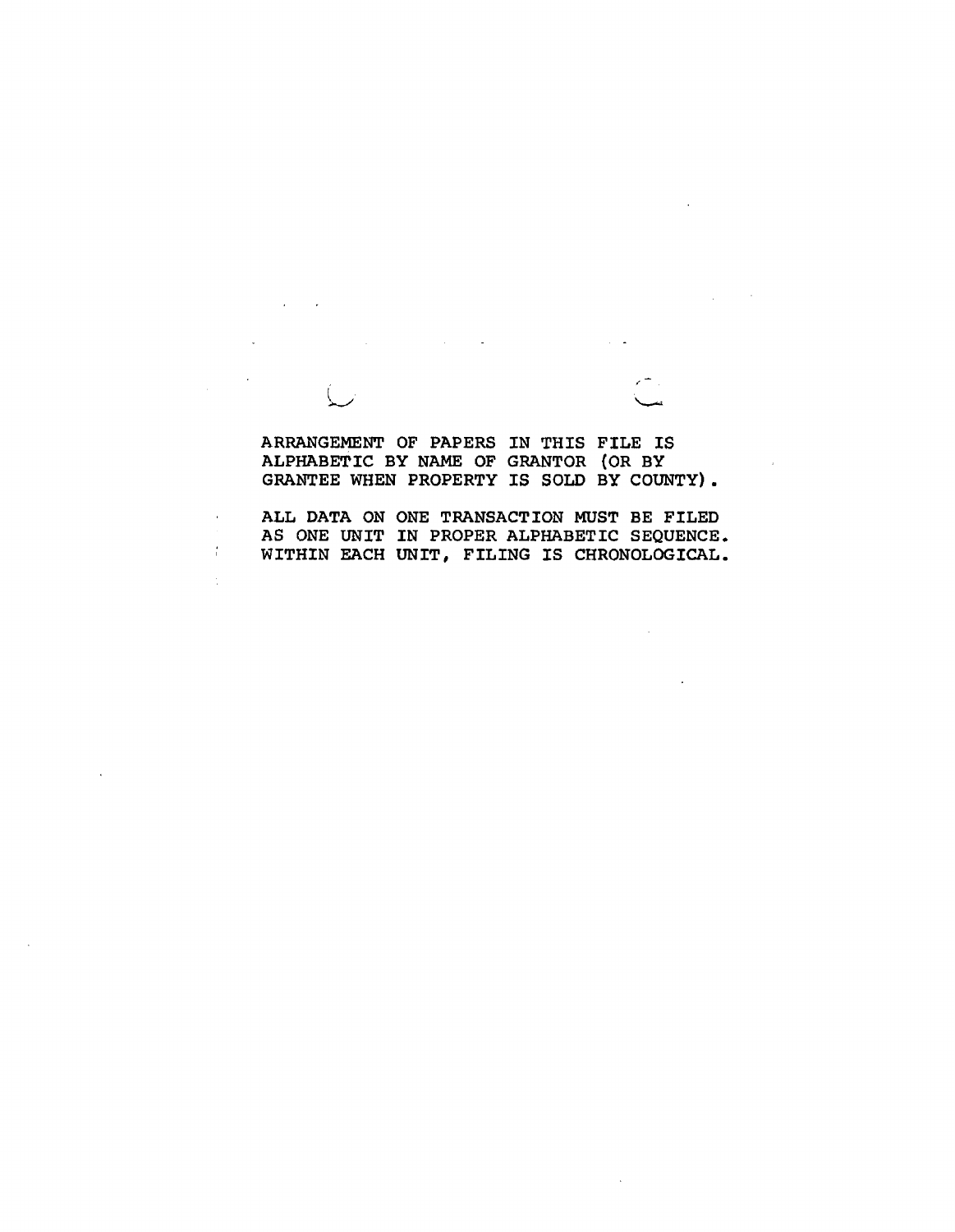**: ^ ft : . 2215079 % \*** 

*^ 5623 r PC* 

OLIVE ST<u>ave</u> **RoAD .yV . 14 14 ....** 

*A// '* 

# **E/S \_ DEED OF RIGHT OF WAY**

Nick T Astorquizer and Maria T Astorquizer,his wife ^ **Grantor(s),** 

**in consideration of value paid by the COUNTY OF SANTA CLARA, State of California, Grantee, the**  / **adequacy and receipt whereof are hereby acknowledged, hereby grant to said Grantee for public street and road purposes a Right-of-Way and Easement in, over, upon and across the more particularly hereinafter described real property situate in the County of Santa Clara, State of California, to-wit:** 

PORTION OF the S.W. 1/4 of Section 14, T.7S, R 2 W, M.D.B & M. and being more particularly described as follows:

BEGINNING at an iron-pipe on the Southerly line of Olive Avenue, distant thereon N.89°56'W. 165.02 feet from the Westerly line of Imperial Avenue, said point also being the N. E. corner of that certain 0,590 acre parcel of land shown upon that certain Map entitled "Record of Survey of Land of Nick T. Astorquizer, et ux, which Map was filed for record June 23, 1958 in the Office of the Recorder of the County of Santa Clara, State of California, in Book 94 of Maps, at Page 42; thence from said Point of Beginning South along the Easterly line of said 0.590 acre parcel of land 10.00 feet; thence N 89° 56' W. and parallel with said Southerly line of Olive Avenue 82.54 feet to a point on the Westerly line of the last mentioned parcel of land; thence North along said Westerly line 10.00 feet to an iron-pipe on said Southerly line of Olive Avenue; thence S.89°56'E. along the last mentioned line 82.54 feet to the point of beginning.

THE FOREGOING DEED WAS PRESENTED TO THE BOARD OF SUPERVISORS .. **THIS DAY OF <b>TOWE** 196<sup>2</sup> AND UPON MOTION DULY.SECORDED. WAS ACCEPTED AND ORDERED<sup>+</sup> RECORDED. AND CARRIED, SAID DEED Attest: JEAN PULLAN Cler**e of** the Board  $Bv$  DM  $A$ Provisions hereof shall inure to the benefit of and bind the heirs, successors and assigns of the ' «• . : **respective parties hereto. IN WITNESS WHEREOF, the said Grantor(s) ha..V.eexecuted this Deed this 23r.d day**   $2215079$ <sup>20</sup> **book 5623** PC **93**  Hierry Clatoromyo **AT REQUEST OF** *BOARD***<sup>O</sup> F SUPERVISOR <sup>S</sup>** Maria I Hotorquiza **J**ON **25** *12 nn Pfj I9B2*  JUN 1 8 196 **"Grantor(s)"** JUN 1 1 1967 *OFFICIAL* **RECORDS 5-CSL-7**  Date<sub>cont</sub> **SANTA CLARA COUNTY**  APPROVED. Paul r. te/lh RE: CE CO PC DPW FLD Recorder 1, Mick & Massachus ABSTAINS:.......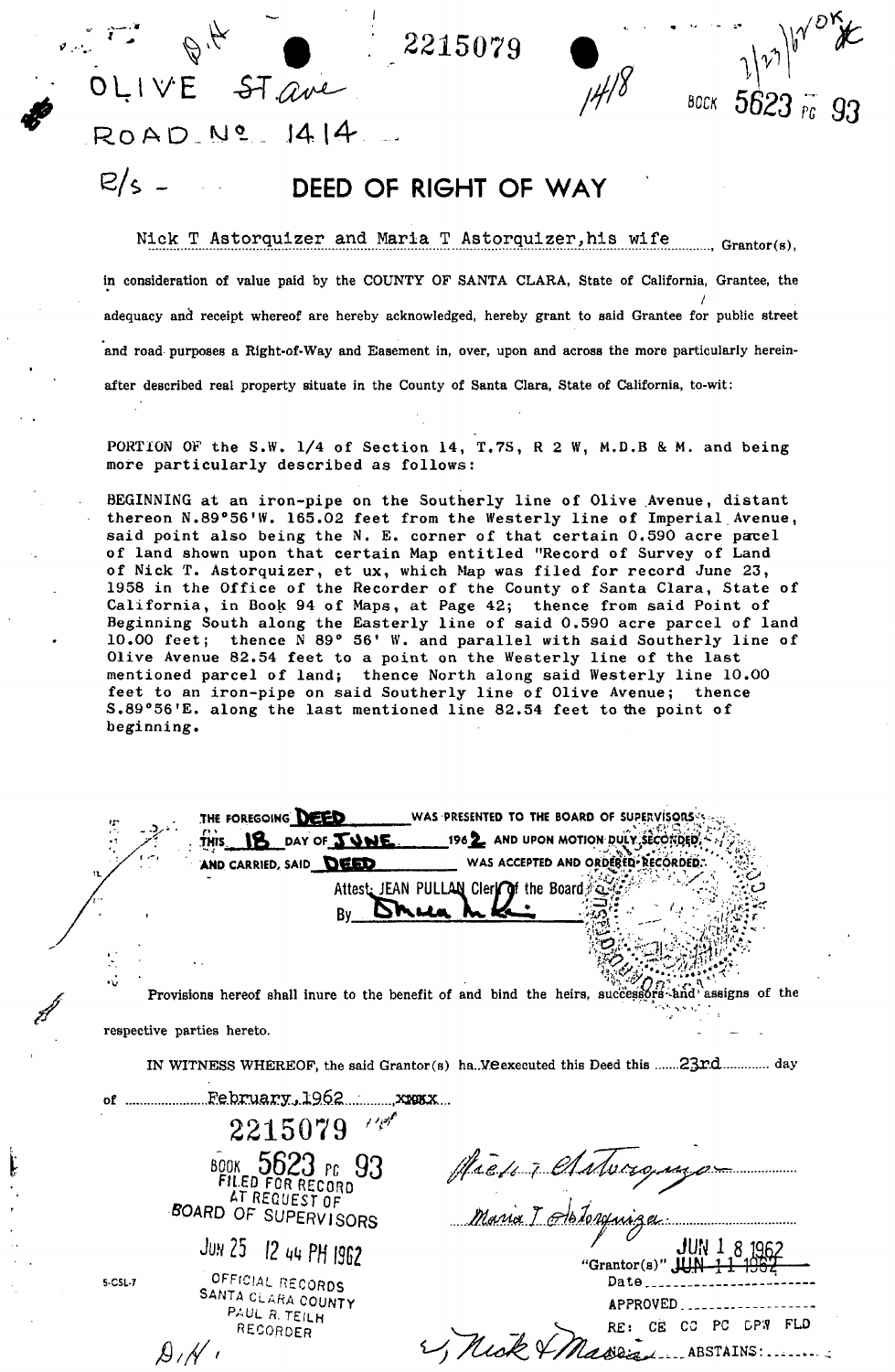## **RECEIVED BOARD OF SUPERVISORS**

# JUN 29 8 24 AM '62 COUNTY OF SANTA CLARA

### **DEED OF RIGHT OF WAY**

**.Road No**  

### **TO**

### **COUNTY OF SANTA CLARA**

### **Date Accepted:**

, 195

5-C5L-7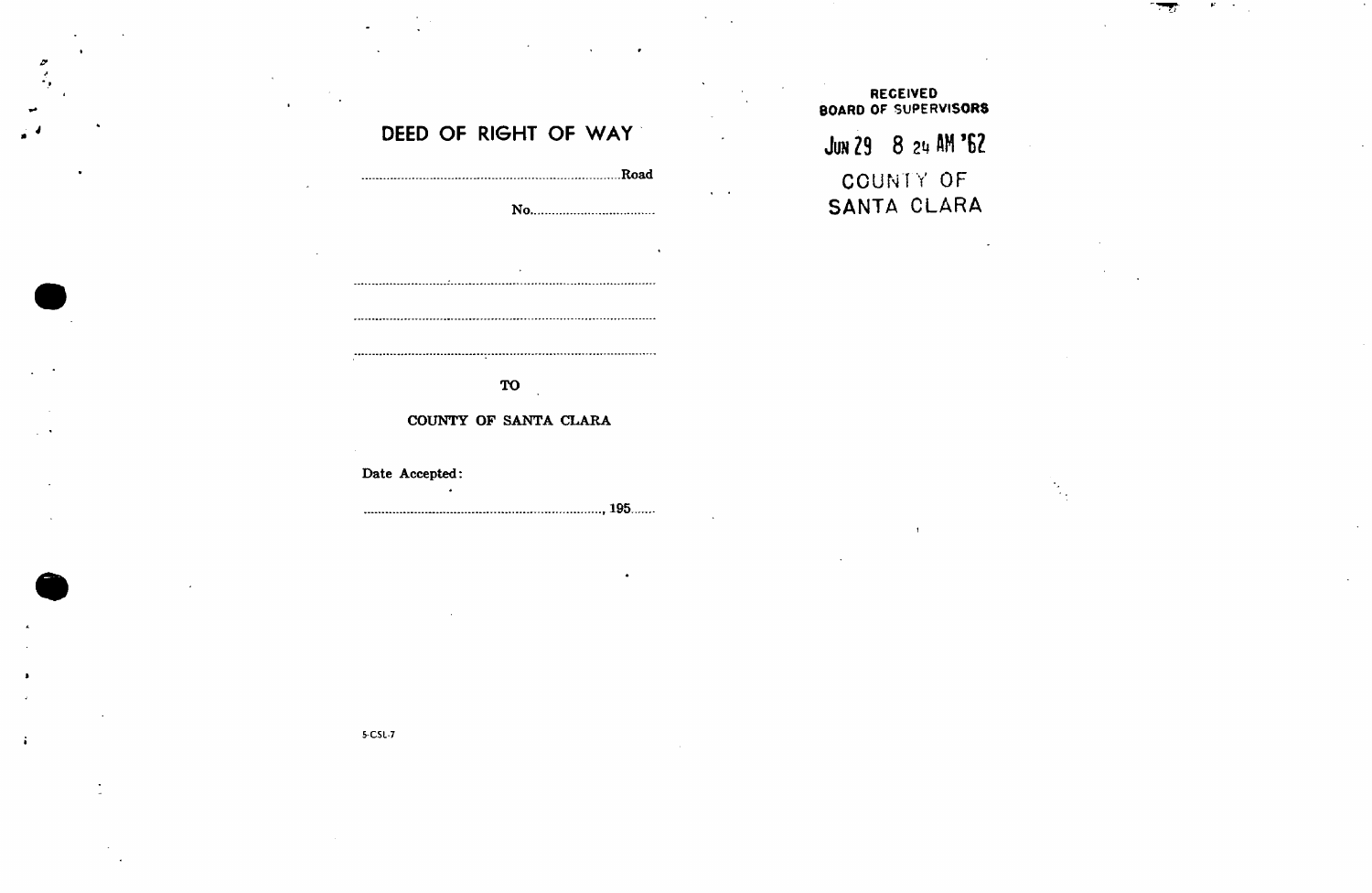94 **BOOK**<br>Santa STATE OF CALIFORNIA COUNTY OF \$5. محامي  $\mathbf{v}$  , and  $\mathbf{v}$  , and  $\mathbf{v}$ 1962 February -23. before me, On the undersigned a Notary Public County and State, In and for said... Astorquizer and Nick personally appeared Maria Astorquizer 35C 결정장  $\frac{1}{41}$  ,  $\frac{1}{10}$  ,  $\frac{1}{10}$  $\ddot{\circ}$ are subscribed to the known to me to be the person... Swhose name... they within instrument and acknowledged that executed the same. WITNESS my hand and official seal.  $(Saal)$  .... M.Cracolice Notary Public  $4 - 13 - 65$ My Commission Expires: FORM 68 INDIVIDUAL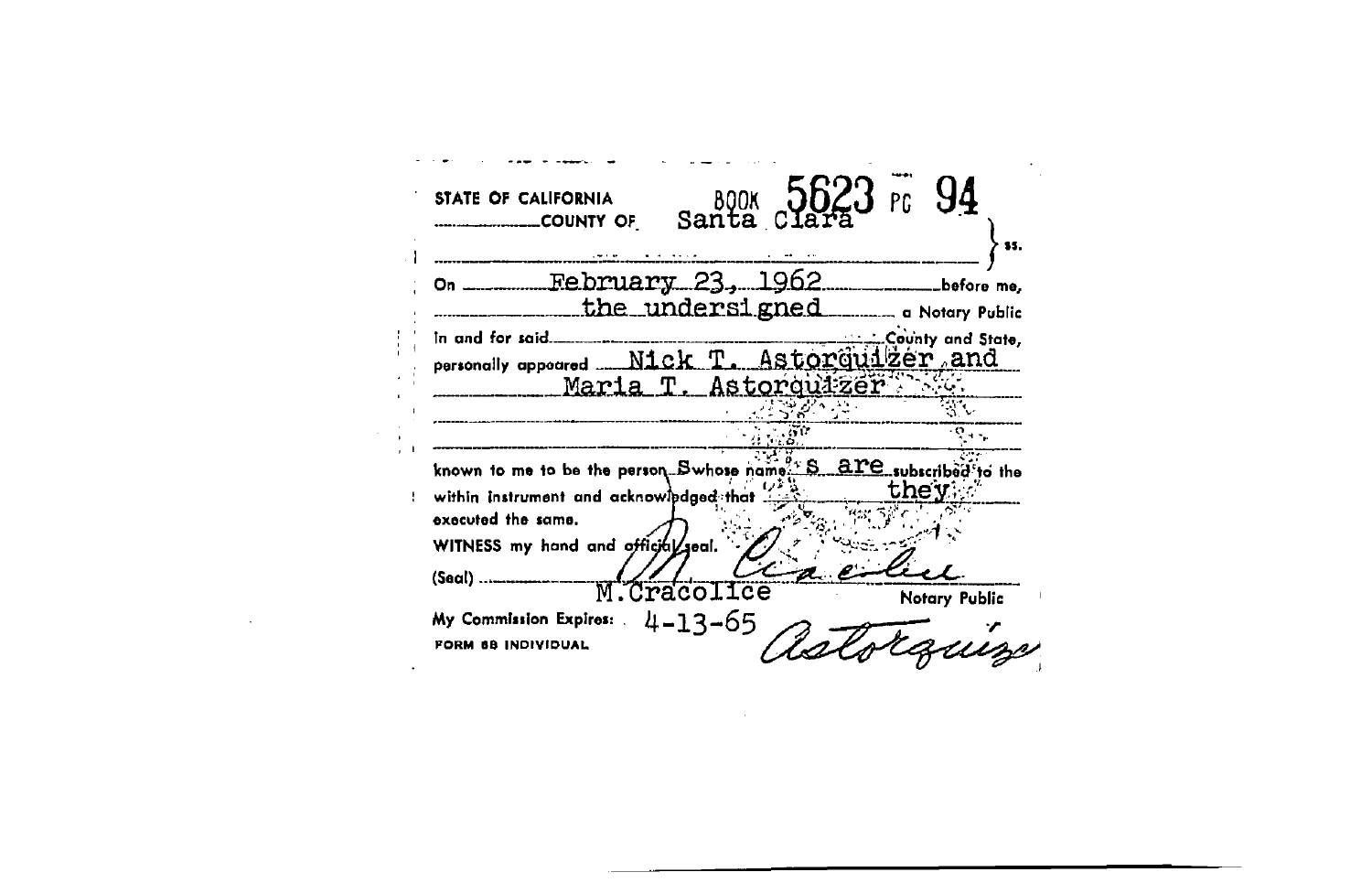$\frac{1}{2}$ LCAZAR AVENUE OL TV VCRTH ۰ó  $311.20$ 医毛毛 ).590 Acre  $25.583$  $\frac{1}{2}$ 82 S.L PASADENA <u>311.20'</u><br>NORTH te Pai *AVENUE* E IMPERIAL AVENUE Setting **CATCINIANCE** OUNTY י יוויטונט KHC 242 バンバン MAY, 1958 S.UOK.FANNS BENNG A PORTICN OF THE<br>SW4 OF SEC 14, T.7S, .A.2W, MDBRM. UNISICI  $\sqrt{\hbar}/\hbar$ CINFS inienssous are survivi in teet and deanials thereof  $\mathcal{M}_{\mathbf{c}}$  .  $R$   $\nrightarrow$  $\delta$ JEI  $\mathcal{L}$ 595 ATE<br>Bents o cavey made mesor en el encontrona<br>inements of Jupen for the Envise of the contents of the request of the Environ, and the content <u>MTES</u><br>Inie cr. Orwige Arenue (MGRTH) as shown on<br>Pission-Unit Nr. L. recorde I'n. Pork IO of Mys<br>y Feror Le, was wed a: The hase of bearmas  $\frac{\frac{\mathcal{L}}{\mathcal{L}}\mathcal{L}}{\mathcal{L}}\frac{\mathcal{L}}{\mathcal{L}}\frac{\mathcal{L}}{\mathcal{L}}\frac{\mathcal{L}}{\mathcal{L}}\frac{\mathcal{L}}{\mathcal{L}}\frac{\mathcal{L}}{\mathcal{L}}\frac{\mathcal{L}}{\mathcal{L}}\frac{\mathcal{L}}{\mathcal{L}}\frac{\mathcal{L}}{\mathcal{L}}\frac{\mathcal{L}}{\mathcal{L}}\frac{\mathcal{L}}{\mathcal{L}}\frac{\mathcal{L}}{\mathcal{L}}\frac{\mathcal{L}}{\mathcal{L}}\frac{\mathcal{L}}{\mathcal{L}}\frac{\mathcal{L}}{\math$ ARACHES REI  $3424$ County Surreyor וויכל ג'די כביוזרוויוויווויופ מוז'וו וז' יי ויכרווורוויוויוויזר בר<br>וויכל ג'די כביוזרוויוויווויפ מוז'וו וז' יי ויכרווורוויביוור בר ATIFICATE ind.  $J/\rho \rho_{\rm e} I$ CALIFORNIA NA IS ARTENDADO ES CLARA COUNTY Front E Pisais LAND OF Registered Call Ergineer No. 6.14 SCALE, 1:40' By : Le C. P. B. Channel 995. LEEE LEEE -AAST E  $\frac{1}{\sqrt{2}}$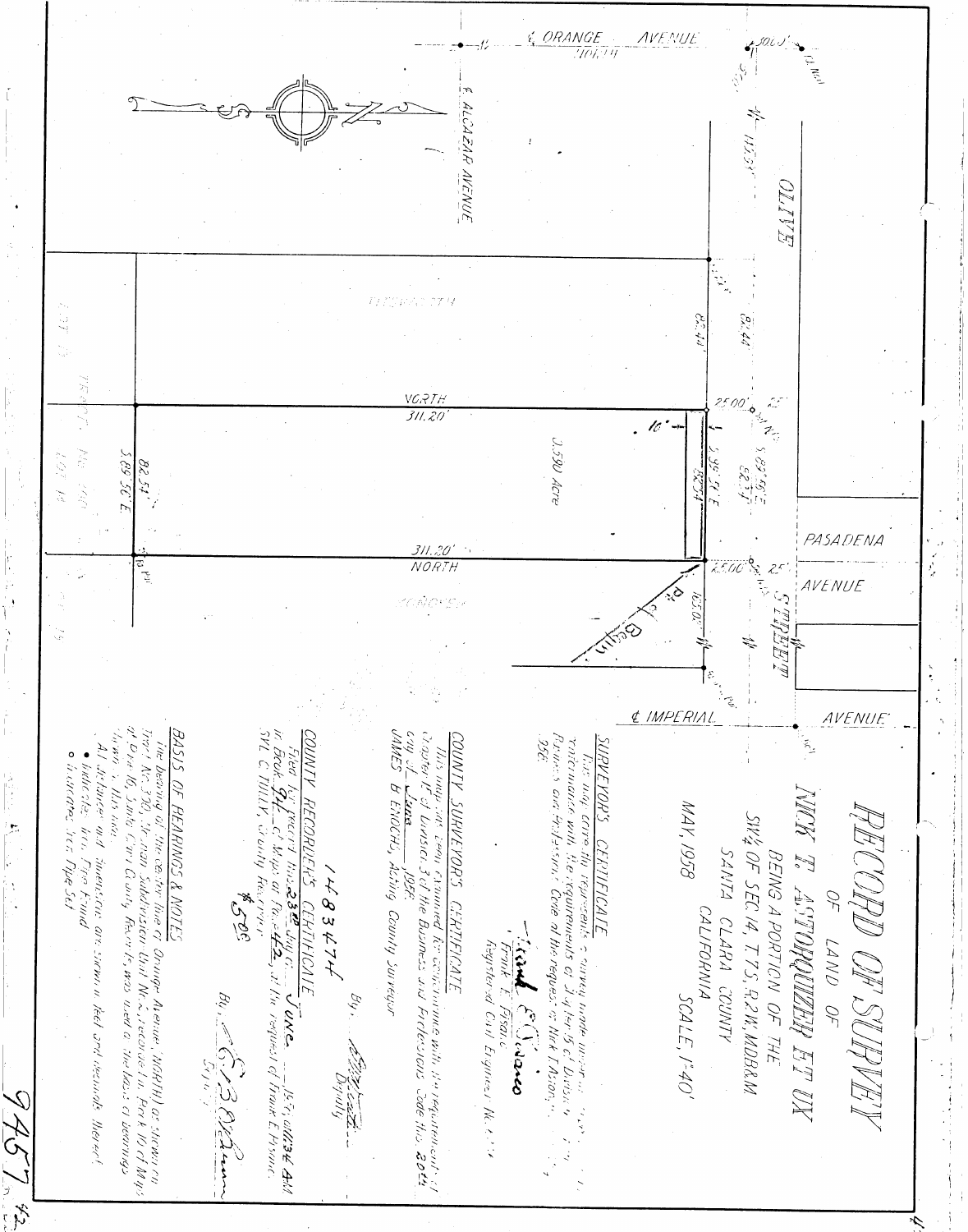### OFFICE OF THE COUNTY COUNSEL

### COUNTY OF SANTA CLARA

### Date: November 29, 1966

TO: Clerk of Board of Supervisors

FROM: County Counsel

SUBJECT: Property Acquisition, File No.

is a

Enclosed xacexa deed grand the atas and another for acquired by Public Works, your permanent records for the following property xxxxxxxxxxxxx

Project: Right-of-Way - General

Parcel No: Olive and Imperial Streets

Grantor: Arthur Garbini and Virgie Y. Garbini  $R/\ell\ell\ell\sqrt{\frac{N}{N}}$ 

Ser. No. 3135226

Deed Recorded: Date: Book: Page:

Tax cancellation forms have been forwarded to Assessor's

Office, cancelling taxes as of <u>October 20, 1966</u>

SPENCER M. WILLIAMS County Counsel

 $\frac{By}{\sim}$ 

Gary F<del>y</del> Voecks Title<sup>0</sup>fficer

Copies:

Public Works - Right of Way Section Agent: E.D. Hodge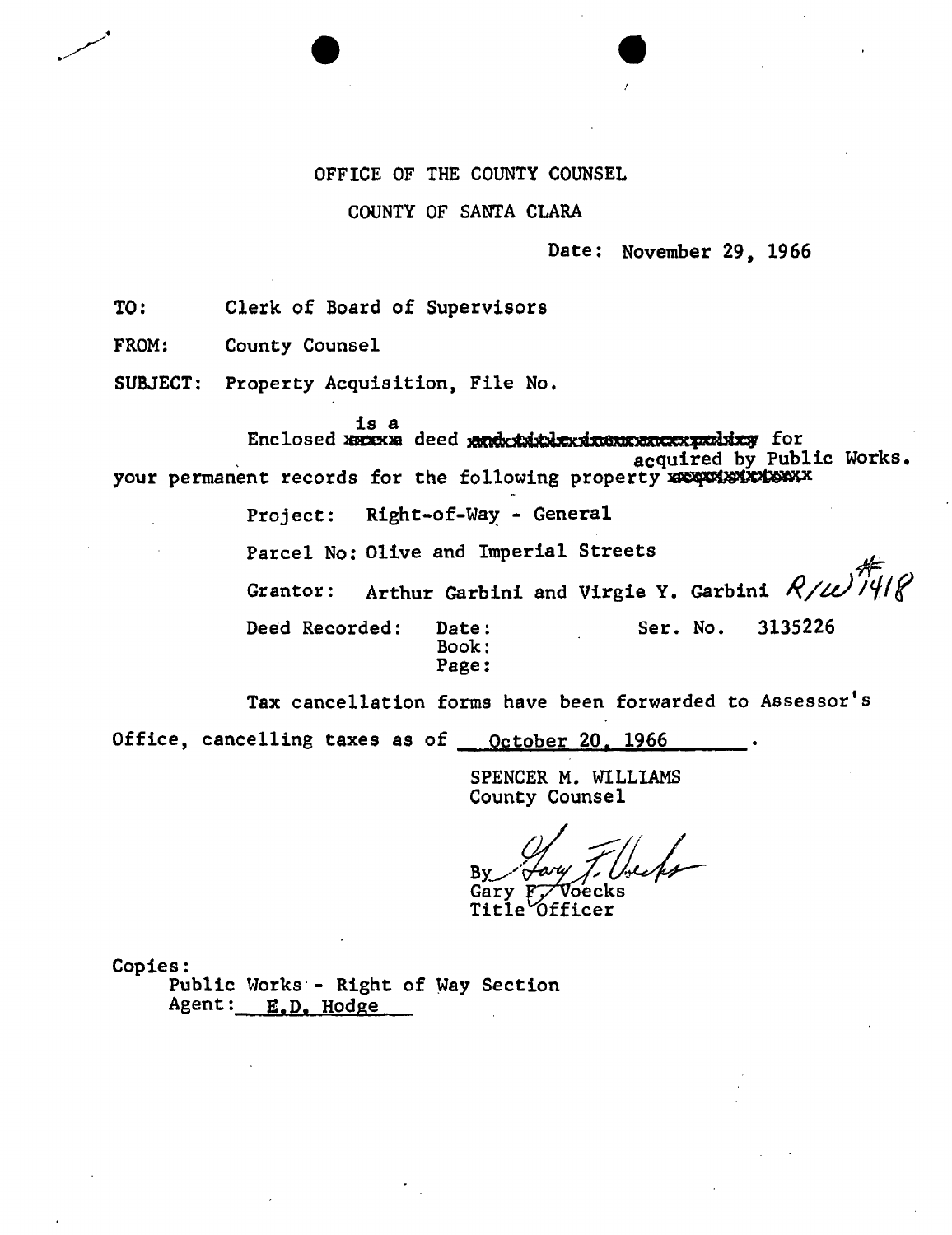99. HU 60 01 OE AON BROSIVED - PERVISORS

AAA.IO ATUA2 JO AINNOS

 $\ddot{\phantom{a}}$  $\mathcal{L}$  $\ddot{\mathbf{r}}$ 

 $\sim$   $\sigma$ 

 $\mathcal{L}^{\pm}$  $\star_{\mathcal{F}}$  $\ddot{\phantom{a}}$ 

 $\gamma_{\rm eff}$ 

 $\sigma = \sqrt{2}$  $\sim$   $\sim$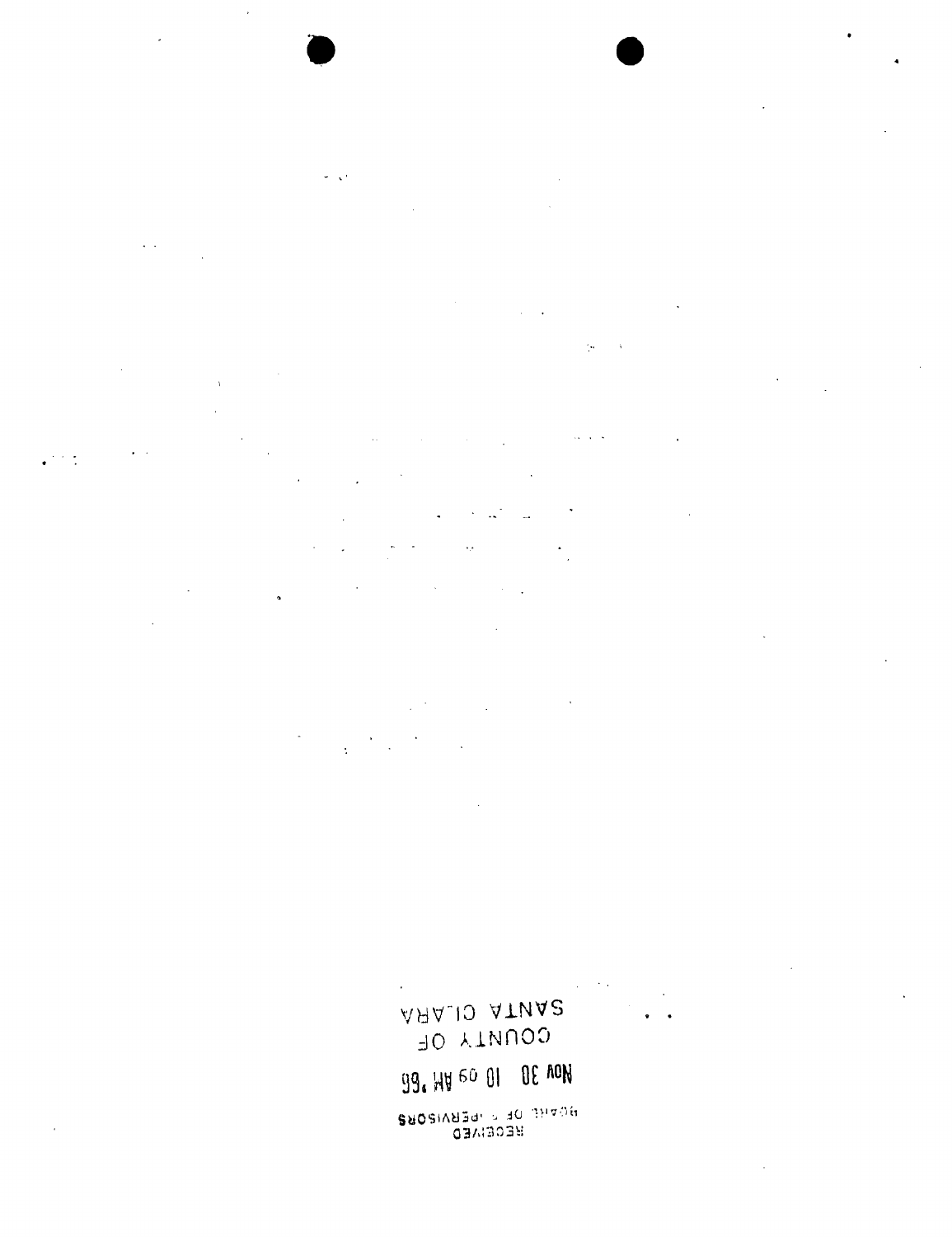**3135226** 

**DEPT.** OF PUBLIC WORKS Ratum **to**  $R$ W<sub>i</sub>

BOG\* **<sup>7541</sup>** *m 102* 

 $I$ UE  $\xi$  IMPERIAL AVE

 $\sim$  s.D.

**DEED OF RIGHT OF WAY** 

Arthur Garbini and Virgie Y. Garbini **in the community of Grantor(s)**  $\zeta_{\mathbf{p}}, \zeta_{\mathbf{p}}$ / **in consideration of value paid by the COUNTY OF SANTA CLARA, State of California, Grantee, the adequacy and receipt whereof are hereby acknowledged, hereby grant to said Grantee for public street and road purposes a Right-of-Way and Easement in, over, upon and across the more particularly hereinafter described real property situate in the County of Santa Clara, State of California, to-wit:** 

> Parcel "A" as shown on the Record of Survey as surveyed by Louis M. Bini, Civil Engineer for Arthur Garbini in **November 196 5 and file d fo r record December 23 , 196 5 in Book 20 3 o f Maps, Page 35 , Santa Clar a County Records.**

| STATE OF ZALIFORNIA                                               | $\simeq$ book $7541$ PAGE $103$<br>55.                                                                                               |
|-------------------------------------------------------------------|--------------------------------------------------------------------------------------------------------------------------------------|
| Countv<br>On this $23$                                            | day of $\mathscr{U}\mathscr{U}$ of $\mathscr{U}$                                                                                     |
|                                                                   | before me, Illiancefuld A M Henna und                                                                                                |
|                                                                   | garcan                                                                                                                               |
|                                                                   |                                                                                                                                      |
|                                                                   | known to me to be the personwhose name Check Subscribed to the within instrument,                                                    |
|                                                                   | and acknowledged to me that $\pm$ he $\Lambda$ executed the same.                                                                    |
|                                                                   | IN WITNESS WHEREOF I have hereunto set my band and affixed my official seal                                                          |
|                                                                   | in the intermal county of $\triangle$ and $\triangle$ if $\triangle$ in the day and<br>year in this certificate first above written. |
|                                                                   | Notary Public, State of California.<br>WINTERED A. MCKENNA                                                                           |
| Cowdery's Form No. 34-(Acknowledgment--General) (C. C. Sec. 1189) | My Commission Explores. Commission. Expires. Dec. 4, 1966 TED 6/25/64 42-0786                                                        |

**Provisions hereof shall inure to the benefit of and bind the heirs, successors and assigns of the** 

**respective parties hereto.** 

**IN WITNESS WHEREOF, the said Grantor(s) ha executed this Deed this .'5r..v3. day** 

<u>Juguat (1974)</u>

arthur + Virgie y.

Irthur Ja

**'Grantor (s)'**   $\begin{cases}\n\mathbf{H} \mathbf{B} \mathbf{B} \mathbf{B} \mathbf{B} \mathbf{B} \mathbf{C} \mathbf{B} \mathbf{A} \mathbf{B} \mathbf{C} \mathbf{B} \mathbf{A} \mathbf{B} \mathbf{B} \mathbf{B} \mathbf{C} \mathbf{B} \mathbf{A} \mathbf{B} \mathbf{B} \mathbf{B} \mathbf{C} \mathbf{B} \mathbf{B} \mathbf{B} \mathbf{B} \mathbf{B} \mathbf{B} \mathbf{B} \mathbf{B} \mathbf{B} \mathbf{B} \mathbf{B} \mathbf{B} \mathbf{$ 

345<br>(Replaces 5-CSL-7)

 $\begin{align} \begin{pmatrix} 0 \\ 0 \end{pmatrix} \end{align}$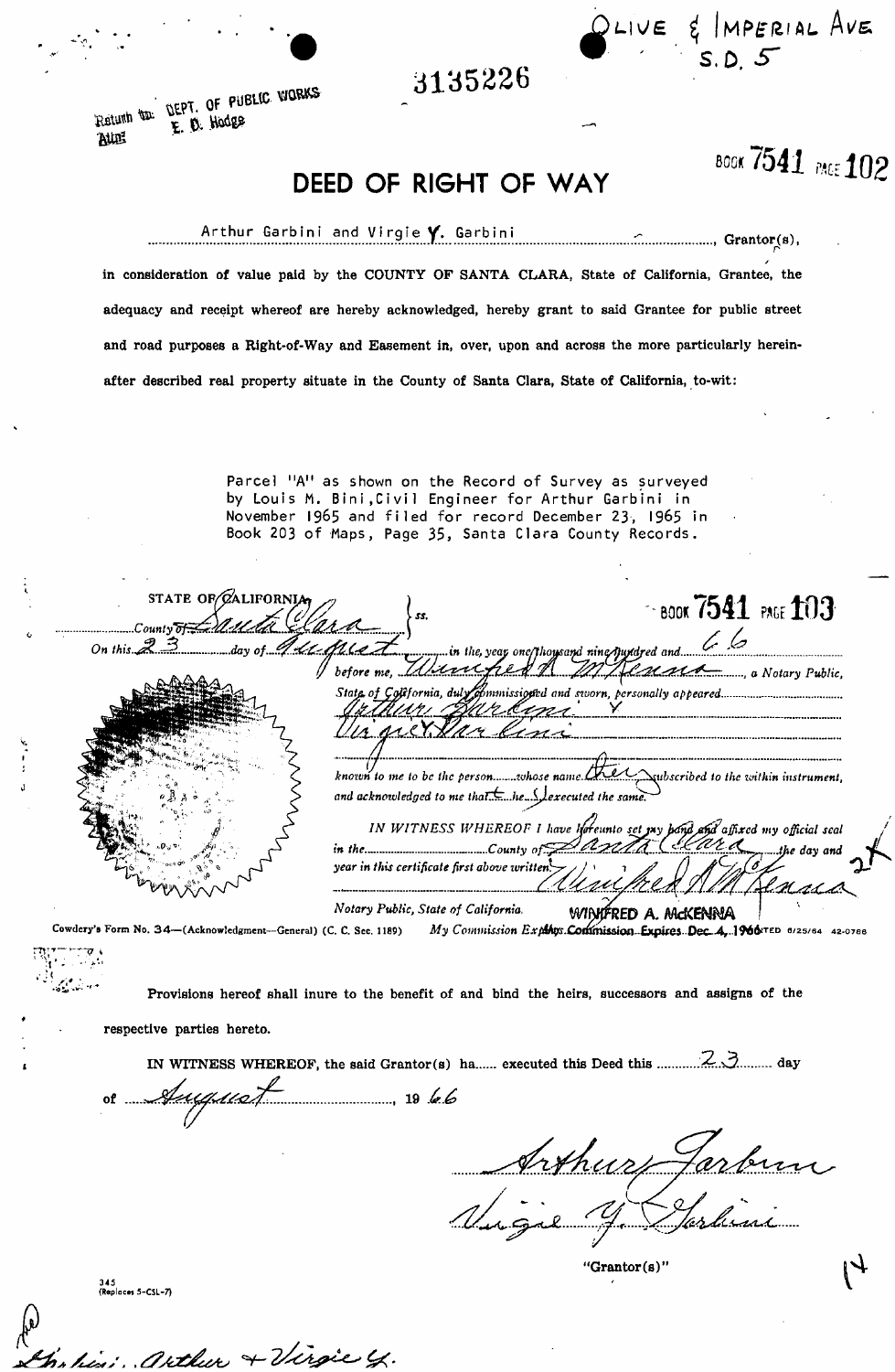

## **DEED OF RIGHT OF WAY**

 $\frac{1}{2}$ 



### 345 (Replaces 5-CSI-7)

 $\Delta$ 

 $\mathbf{r}$ 

 $\gamma_{\rm s}$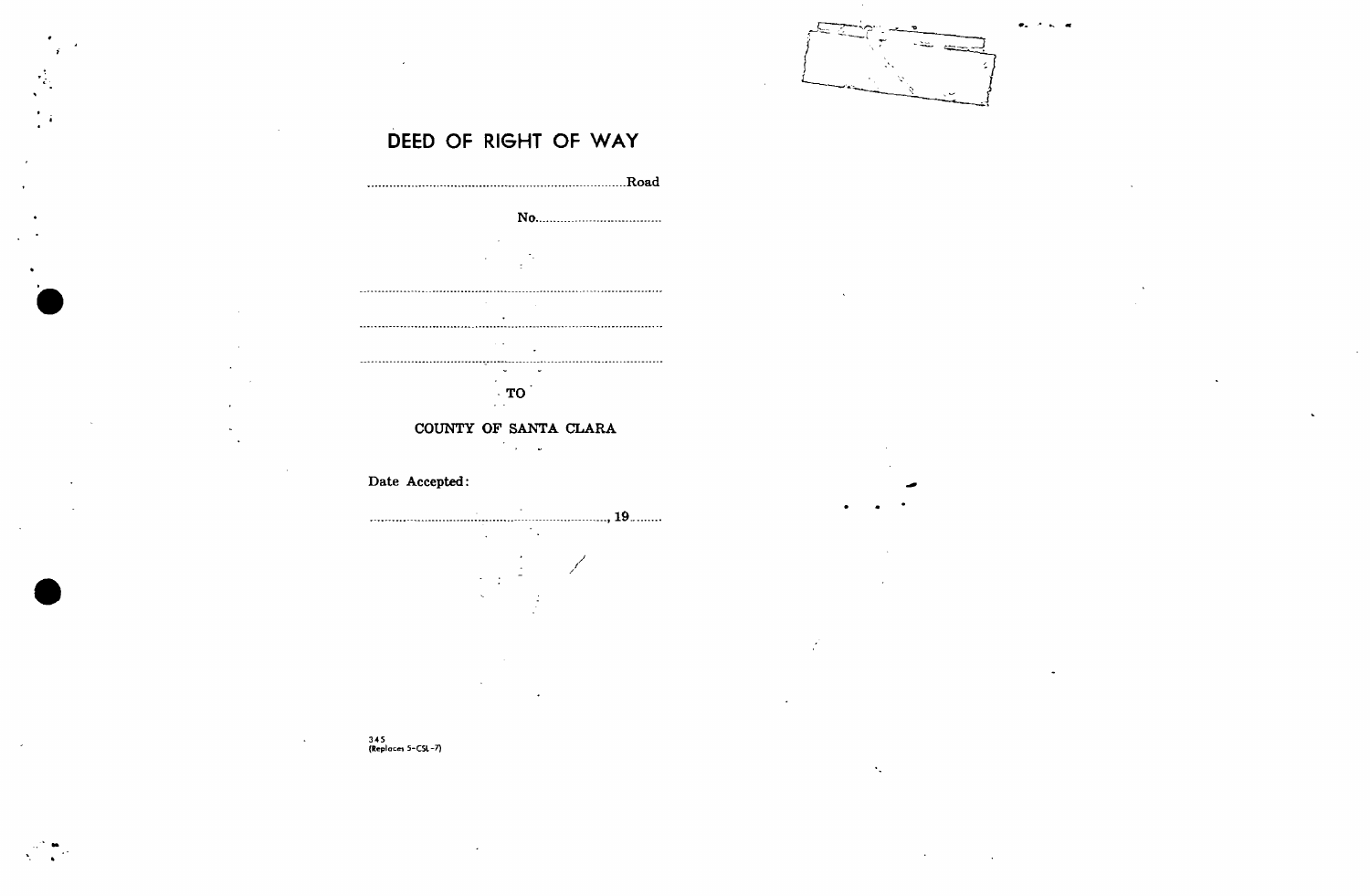#### **BOOK (341 PAGE 104** Garbini & Virgie Y. Garbini Arthu Olive & Imperial Avenue

### CERTIFICATE OF ACCEPTANCE

(Government Code Section 27281)

This is to certify that the interest in real property conveyed by the within and foregoing deed or grant to the County of Santa Clara, State of California, is hereby accepted by the undersigned officer on behalf of the Board of Supervisors of the County of Santa Clara pursuant to authority conferred by resolution of the Board of Supervisors of the County of Santa Clara, adopted September 27, 1965, and the grantee consents to recordation thereof by its duly authorized officer.

IN WITNESS WHEREOF, I have hereunto set my hand<br>001121999 this

**By** Chairman, Board оf Supervils of Santa Cla County **BOOK /54** FILED FOR RECORD AT REQUEST OF Lleptof tub Oct 20 9 50 AM 1966 OFFICIAL RECORDS **GANTA CILARA COUNTY** PAUL P. TEILH

RECORDER

**JRK** 

 $9/65$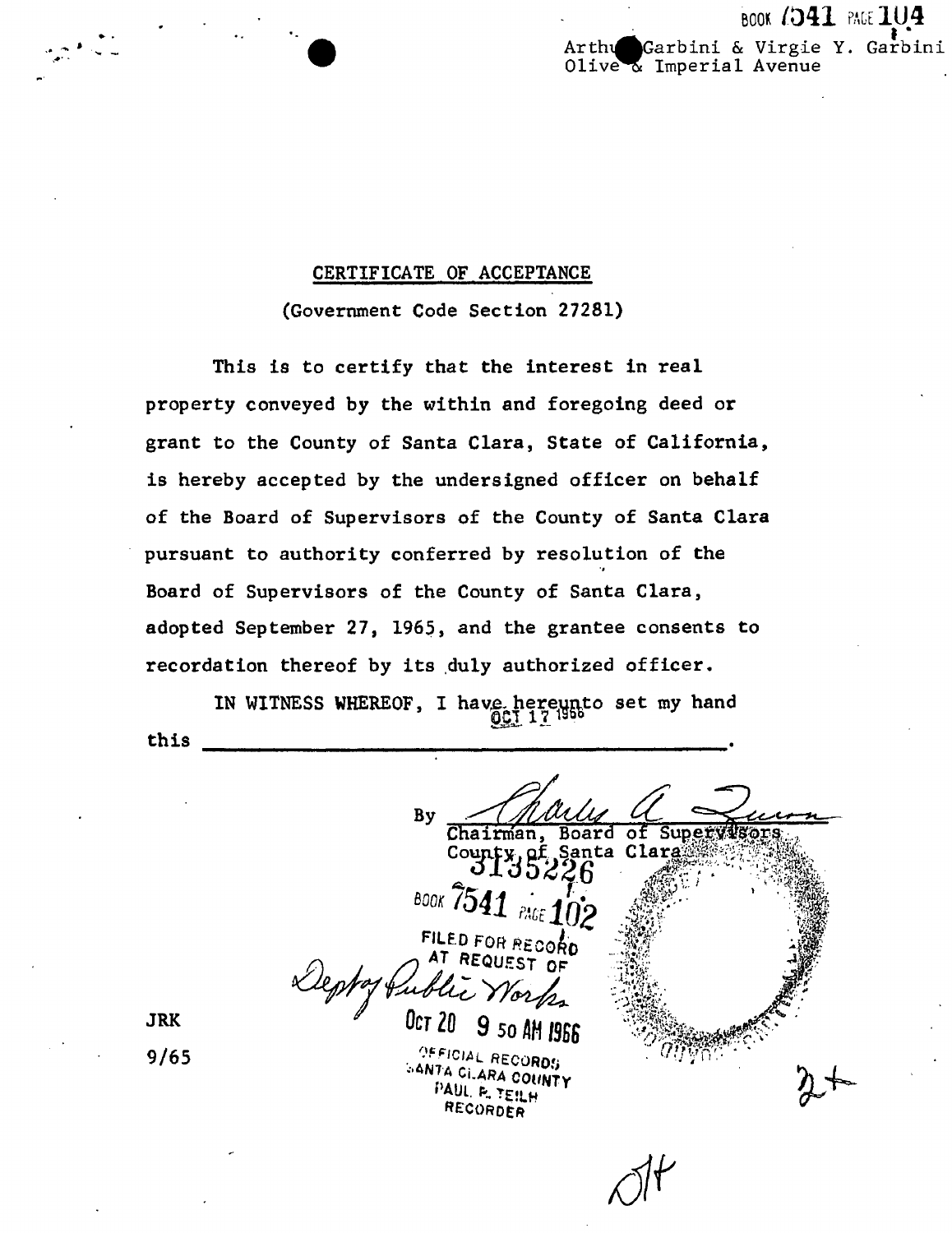$\sum$  The undersigned, being the legal owners of the real property,.,k hereinafter described, hereby irrevocably dedicate to public use a ^ right of way for ingress and egress, public utilities, and street purposes,'in, under, over, upon and across the real property hereinafter described.

 $LDICATION$  FOR STREET PURPC

 $3378208$  <u>. Olive Avenue</u>  $\frac{2}{9}$ 

 $PURPC$  S  $ORQQQ$ 

**4**

The undersigned further irrevocably dedicate to the County of Santa Clara or its successor agencies and assigns forever for the use of the public a right of way for ingress and egress, public utilities, and street purposes, in, under, over, upon and across the real property hereinafter described, said dedication to be accepted only when the Board of Supervisors or its successor agencies adopt and record in the office of the Recorder for the County of Santa Clara a Resolution accepting said right of way as a county road or city street. Until said Resolution is recorded the County of Santa Clara shall not be responsible for maintaining said right of way or any improvements thereon.

Said real property is described as follows:

A strip of land 30.0 feet wide and being a portion of that parcel of land as shown and described on that Record of Survey Map, filed for record in Book 228 of Maps at page 10, in the office of the County Recorder for the County of Santa Clara, State of California; said strip being more particularly described as follows:

Beginning at the most southerly corner of said parcel of land, thence North '51° 40' West 232.56 feet, thence North 38° 20' East 30.0 feet, thence South 51° 40<sup>1</sup> East 232.56 feet, thence South  $38^\circ$  20' West 30.0 feet to the point of beginning.

VG: JMB 10/9/67

: Ale Santa

| 57 <sup>L</sup><br>this                     | Provisions hereof shall inure to the benefit of and bind the<br>heirs, successors and assigns of the respective parties hereto.<br>IN WITNESS WHEREOF, the said Owner (s) have. executed this Deed<br>day of $D$ <i><b>ECEMBER</b></i> , $1967$ .                                                                                                                                        |
|---------------------------------------------|------------------------------------------------------------------------------------------------------------------------------------------------------------------------------------------------------------------------------------------------------------------------------------------------------------------------------------------------------------------------------------------|
| (Owner )                                    | $(0$ wner $)$                                                                                                                                                                                                                                                                                                                                                                            |
| m <del>n</del> er                           | (Owner)                                                                                                                                                                                                                                                                                                                                                                                  |
| The undersigned as<br>dated                 | under that certain<br>and recorded                                                                                                                                                                                                                                                                                                                                                       |
|                                             | in Book of Official Records numbered<br>, at page<br>, upon the consent and instructions of the<br>thereunder, does hereby join in the above dedication and<br>does hereby partially reconvey to the person or persons entitled<br>thereto any and all interest or interests acquired under said<br>insofar and only insofar as said<br>affects the rights of way hereinabove dedicated. |
| (Daite)<br>(To be notarized)<br>PW-ESD 6/65 | Trustee/Mortgagee                                                                                                                                                                                                                                                                                                                                                                        |
| Krohn, Harvey & Lynda.                      |                                                                                                                                                                                                                                                                                                                                                                                          |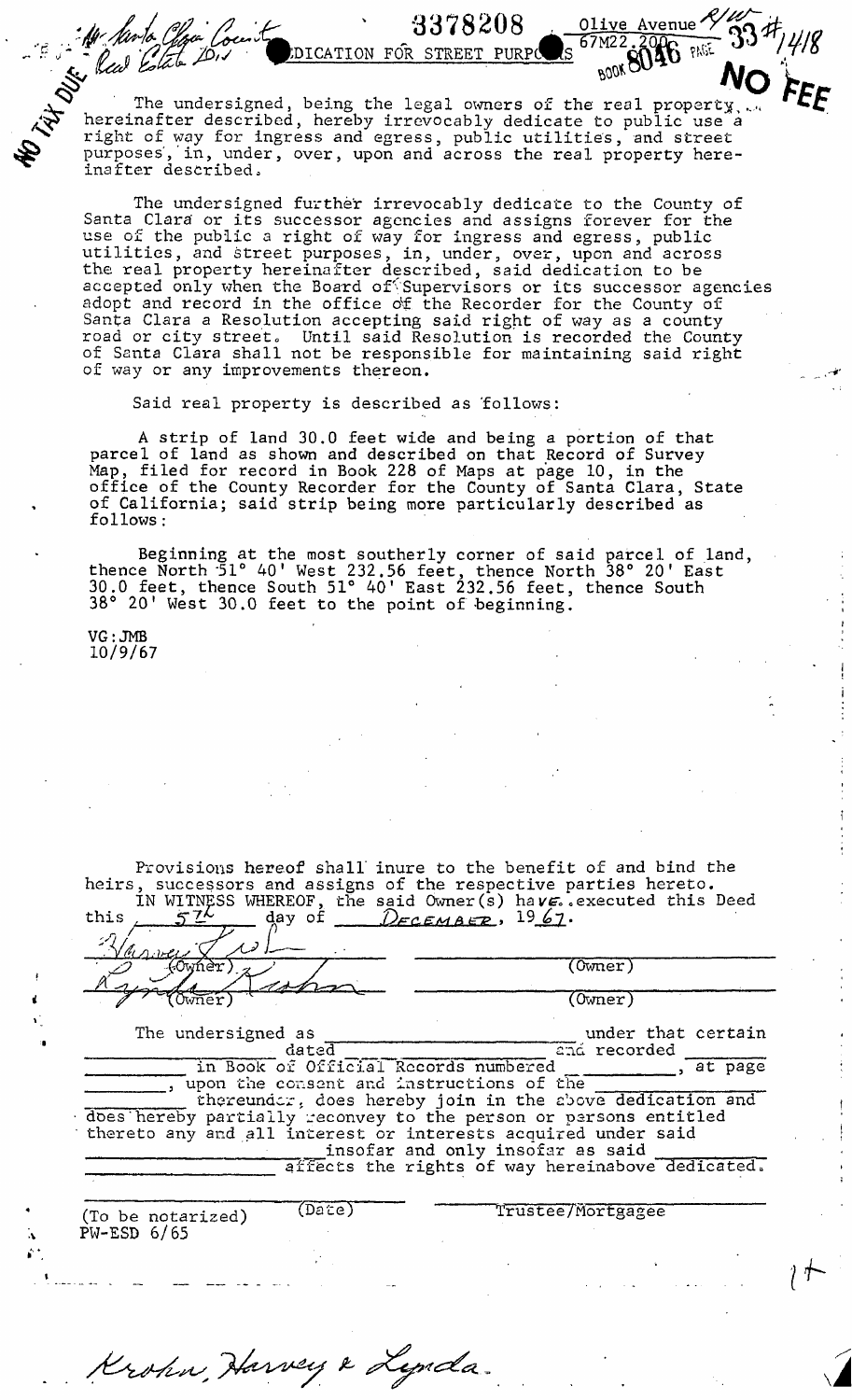| STATE OF CALIFORNIA.<br>Country of Exista Clara                   | <b>BOOK SU46</b> PAGE 34<br>- 55.                                                                                                                                                                                                                                                                                                                                                                                                                                                                                                                |  |
|-------------------------------------------------------------------|--------------------------------------------------------------------------------------------------------------------------------------------------------------------------------------------------------------------------------------------------------------------------------------------------------------------------------------------------------------------------------------------------------------------------------------------------------------------------------------------------------------------------------------------------|--|
| On this $5\sqrt{4}$                                               | day of Decentber __ in the year one thousand nine hundred and 51xty Sore<br>before me, $\mathcal{P}_{\mathcal{F}}$ $\mathcal{F}_{\mathcal{F}}$ $\mathcal{F}_{\mathcal{F}}$ $\mathcal{F}_{\mathcal{F}}$ $\mathcal{F}_{\mathcal{F}}$ $\mathcal{F}_{\mathcal{F}}$ $\mathcal{F}_{\mathcal{F}}$ $\mathcal{F}_{\mathcal{F}}$ $\mathcal{F}_{\mathcal{F}}$ $\mathcal{F}_{\mathcal{F}}$ $\mathcal{F}_{\mathcal{F}}$ $\mathcal{F}_{\mathcal{F}}$ $\mathcal{F}_{\mathcal{F}}$ $\mathcal{F}_{\mathcal{F}}$<br>Harvey Frehn<br><u>ITYUTZ 27.</u><br>$      -$ |  |
|                                                                   | known to me to be the person. $\mathcal{I}$ vhose name $\mathcal{I}$ manufactibed to the within instrument,<br>IN WITNESS WHEREOF I have hereunto set my hand and affixed my official seal                                                                                                                                                                                                                                                                                                                                                       |  |
|                                                                   | in the $\frac{1}{\sqrt{2}}$ county of Santa Clara<br>year in this certificate first above written:<br>certificate first above written: John Market Carelan                                                                                                                                                                                                                                                                                                                                                                                       |  |
| Cowdery's Form No. 34-(Acknowledgment--General) (C. C. Sec. 1189) | Notary Public, State of California.<br>$My$ Commission Expires. $1/6/70$                                                                                                                                                                                                                                                                                                                                                                                                                                                                         |  |

 $\label{eq:2.1} \mathcal{L}(\mathcal{L}^{\text{max}}_{\mathcal{L}}(\mathcal{L}^{\text{max}}_{\mathcal{L}}(\mathcal{L}^{\text{max}}_{\mathcal{L}}(\mathcal{L}^{\text{max}}_{\mathcal{L}^{\text{max}}_{\mathcal{L}}})))))$ 

 $\label{eq:2.1} \frac{1}{\sqrt{2}}\int_{\mathbb{R}^3}\frac{1}{\sqrt{2}}\left(\frac{1}{\sqrt{2}}\right)^2\frac{1}{\sqrt{2}}\left(\frac{1}{\sqrt{2}}\right)^2\frac{1}{\sqrt{2}}\left(\frac{1}{\sqrt{2}}\right)^2\frac{1}{\sqrt{2}}\left(\frac{1}{\sqrt{2}}\right)^2\frac{1}{\sqrt{2}}\left(\frac{1}{\sqrt{2}}\right)^2\frac{1}{\sqrt{2}}\frac{1}{\sqrt{2}}\frac{1}{\sqrt{2}}\frac{1}{\sqrt{2}}\frac{1}{\sqrt{2}}\frac{1}{\sqrt{2}}$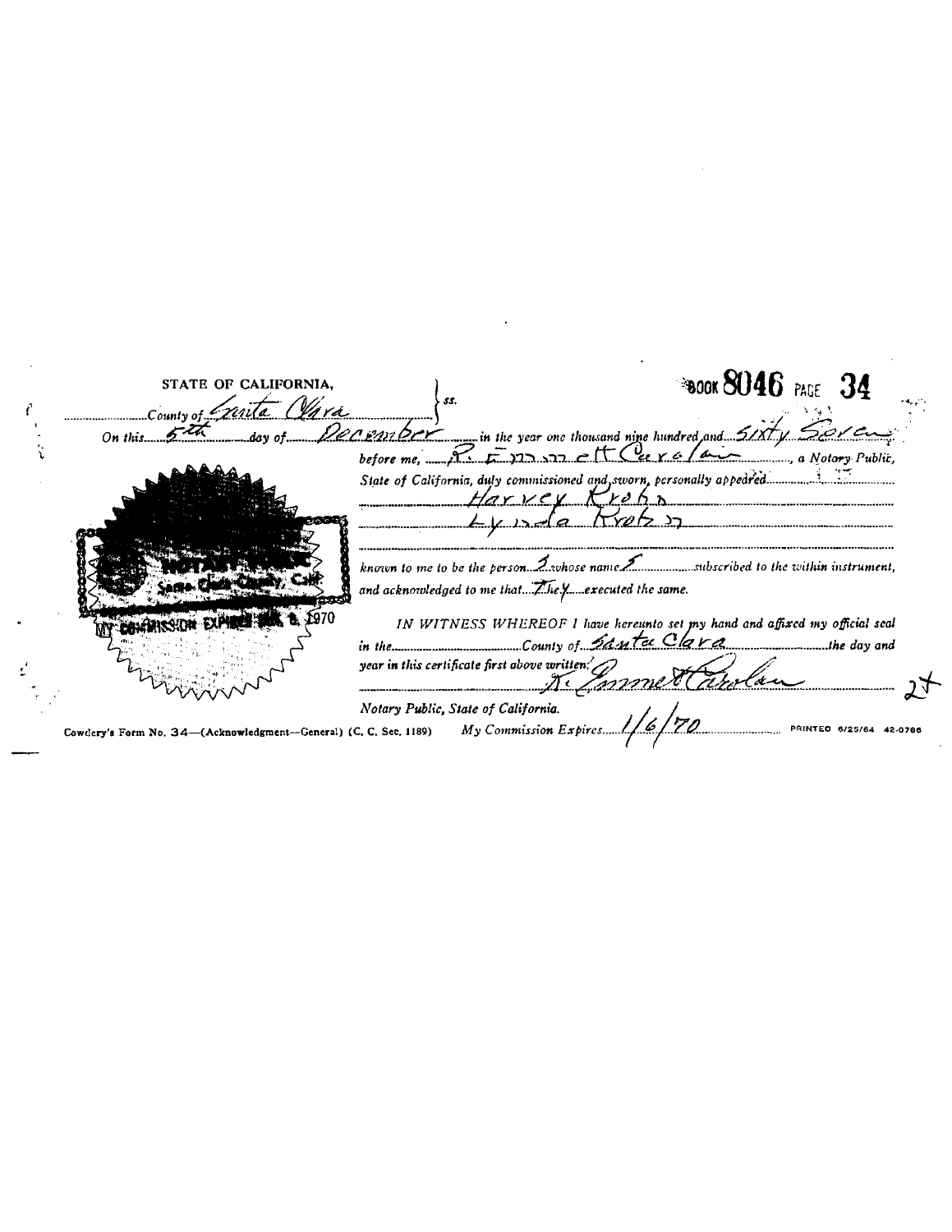Harvey Krohn Olive Avenue

### CERTIFICATE OF ACCEPTANCE

(Government Code Section 27281)

This is to certify that the interest in real property conveyed by the within and foregoing deed or grant to the County of Santa Clara, State of California, is hereby accepted by the undersigned officer on behalf of the Board of Supervisors of the County of Santa Clara, adopted September 27, 1965, and the grantee consents to recordation thereof by its duly authorized officer.

IN WITNESS WHEREOF, I have hereunto set my hand on FEB 2 7 19G8

**NO FEE** 

Bv Chairman, Board of Supervisors,

**book 8046 PAGE 35** 

 $\mathcal{F} = \{ \mathcal{F} \}$ 

County of Santa Clara

JRK 9/65

CD ഒ⊵്ഠ 품  $m \lesssim 1$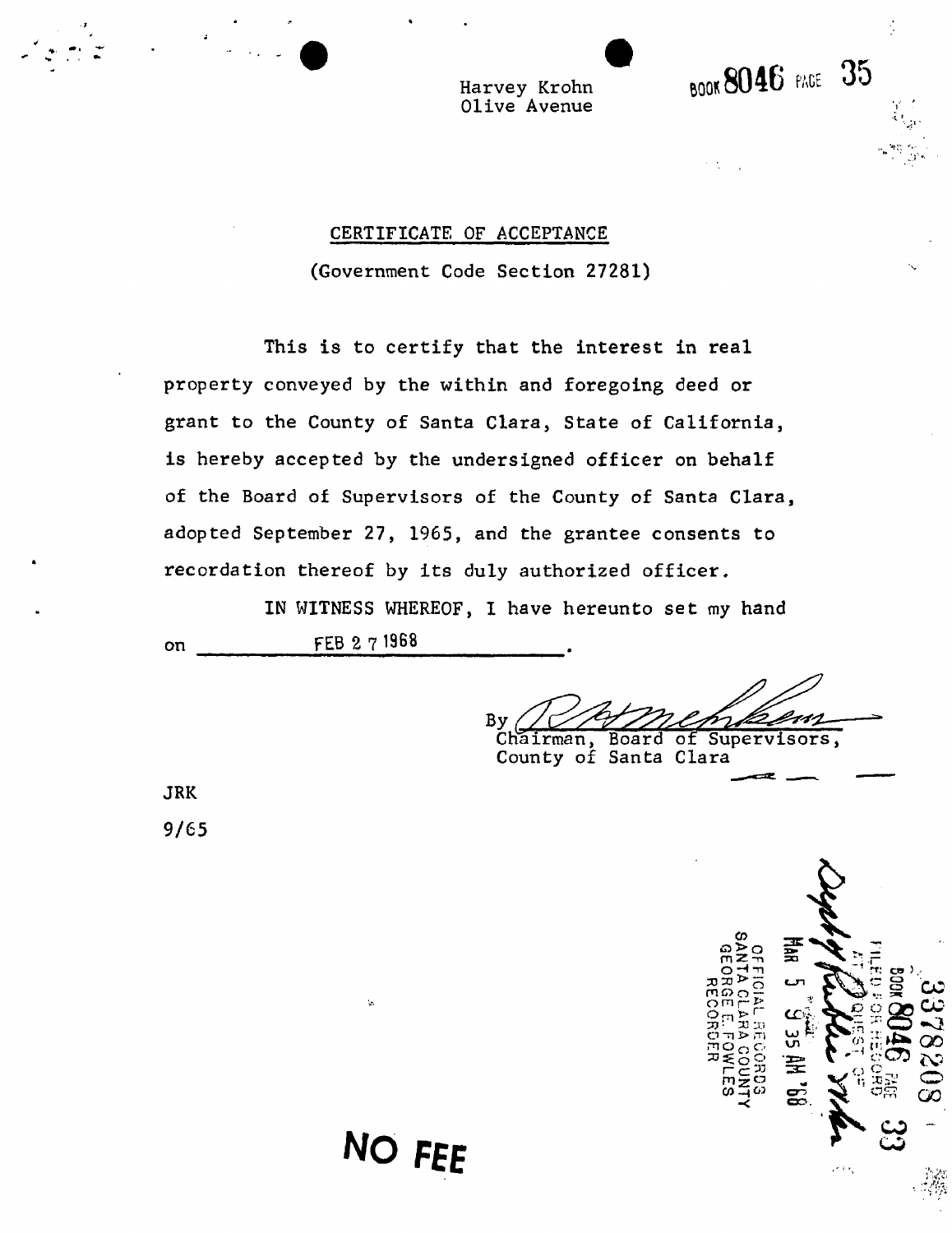$\bullet$   $1846/48$ 

#### OFFICE OF THE COUNTY COUNSEL

### COUNTY OF SANTA CLARA

### Date: October 5, 1966

TO: Clerk of Board of Supervisors

FROM: County Counsel

SUBJECT: Property Acquisition, File No.

is  $\verb|Enclosed|$  and  $\verb|recd|$  and  $\verb|advd{v}$  and  $\verb|devd{v}$  and  $\verb|devd{v}$ acquired by Public Works your permanent records for the following property acquistions

> Project: Right-of-Way, General Parcel No: Olive Avenue  $R/\nu$ Grantor: Norman V. and Olive G. Perusse Deed Recorded: Date: Ser. No. 3107411 Book: Page:

Tax cancellation forms have been forwarded to Assessor's

Office, cancelling taxes as of August 23, 1966

SPENCER M. WILLIAMS County Counsel

By  $\not$ Gar'y^F. Voecks

Title Officer

Copies:

Public Works - Right of Way Section Agent: E.D. Hodge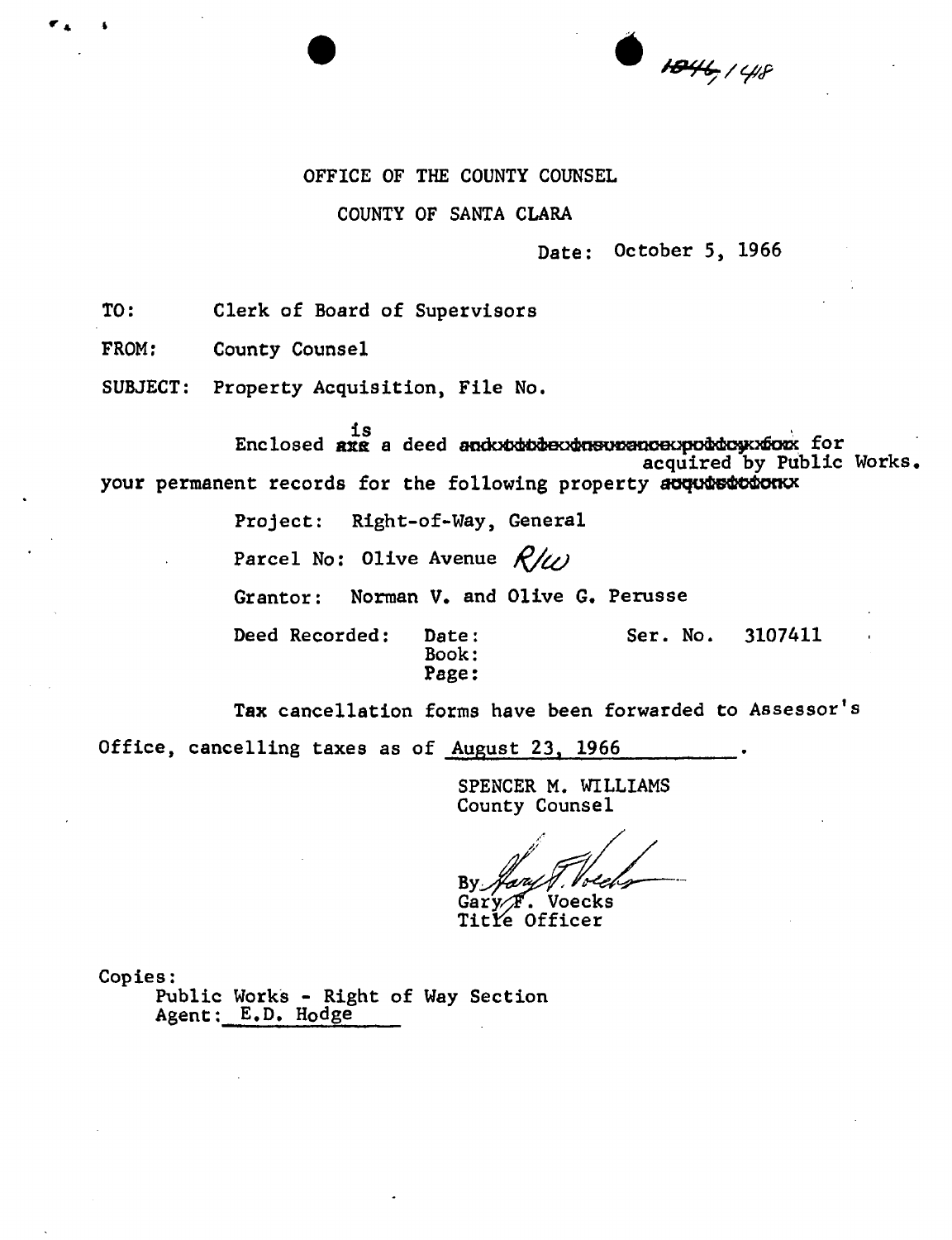

 $\label{eq:2} \frac{1}{2} \sum_{i=1}^n \frac{1}{2} \sum_{j=1}^n \frac{1}{2} \sum_{j=1}^n \frac{1}{2} \sum_{j=1}^n \frac{1}{2} \sum_{j=1}^n \frac{1}{2} \sum_{j=1}^n \frac{1}{2} \sum_{j=1}^n \frac{1}{2} \sum_{j=1}^n \frac{1}{2} \sum_{j=1}^n \frac{1}{2} \sum_{j=1}^n \frac{1}{2} \sum_{j=1}^n \frac{1}{2} \sum_{j=1}^n \frac{1}{2} \sum_{j=1}^n \frac{1}{$ 

 $\mathcal{L}^{\mathcal{L}}(\mathcal{L}^{\mathcal{L}})$  and  $\mathcal{L}^{\mathcal{L}}(\mathcal{L}^{\mathcal{L}})$  .  $\sim$  $\label{eq:2.1} \frac{1}{\sqrt{2}}\int_{\mathbb{R}^3}\frac{1}{\sqrt{2}}\left(\frac{1}{\sqrt{2}}\right)^2\left(\frac{1}{\sqrt{2}}\right)^2\left(\frac{1}{\sqrt{2}}\right)^2\left(\frac{1}{\sqrt{2}}\right)^2\left(\frac{1}{\sqrt{2}}\right)^2\left(\frac{1}{\sqrt{2}}\right)^2.$  $\sim 10^7$ 

 $\mathcal{L}^{\mathcal{L}}$  , and the set of the set of the set of the set of the set of the set of the set of the set of the set of the set of the set of the set of the set of the set of the set of the set of the set of the set of t  $\bar{\mathcal{A}}$  $\mathcal{L}^{\mathcal{L}}(\mathcal{L}^{\mathcal{L}})$  and  $\mathcal{L}^{\mathcal{L}}(\mathcal{L}^{\mathcal{L}})$  are the set of the set of  $\mathcal{L}^{\mathcal{L}}$  $\mathcal{L}^{\text{max}}_{\text{max}}$  , where  $\mathcal{L}^{\text{max}}_{\text{max}}$ 

 $\label{eq:2.1} \mathcal{L}_{\mathcal{A}}(\mathcal{A})=\mathcal{L}_{\mathcal{A}}(\mathcal{A})=\frac{1}{2}\mathcal{L}_{\mathcal{A}}(\mathcal{A})\mathcal{L}_{\mathcal{A}}(\mathcal{A})\mathcal{A}.$  $\mathcal{L}_{\text{max}}$  and  $\mathcal{L}_{\text{max}}$  and  $\mathcal{L}_{\text{max}}$ 

 $\sim 10^7$  $\sim 100$  km  $^{-1}$  $\label{eq:2.1} \frac{d\mathbf{y}}{dt} = \frac{d\mathbf{y}}{dt} + \frac{d\mathbf{y}}{dt} + \frac{d\mathbf{y}}{dt} + \frac{d\mathbf{y}}{dt} + \frac{d\mathbf{y}}{dt} + \frac{d\mathbf{y}}{dt} + \frac{d\mathbf{y}}{dt} + \frac{d\mathbf{y}}{dt} + \frac{d\mathbf{y}}{dt} + \frac{d\mathbf{y}}{dt} + \frac{d\mathbf{y}}{dt} + \frac{d\mathbf{y}}{dt} + \frac{d\mathbf{y}}{dt} + \frac{d\mathbf{y}}{dt} + \$  $\overline{\phantom{a}}$ 

 $\sim 10^7$ 

 $\hat{A}^{\dagger}$  and  $\hat{A}$ 

 $\bar{\mathcal{A}}$ 

 $\frac{1}{\sqrt{2}}$ 

 $\mathcal{C}$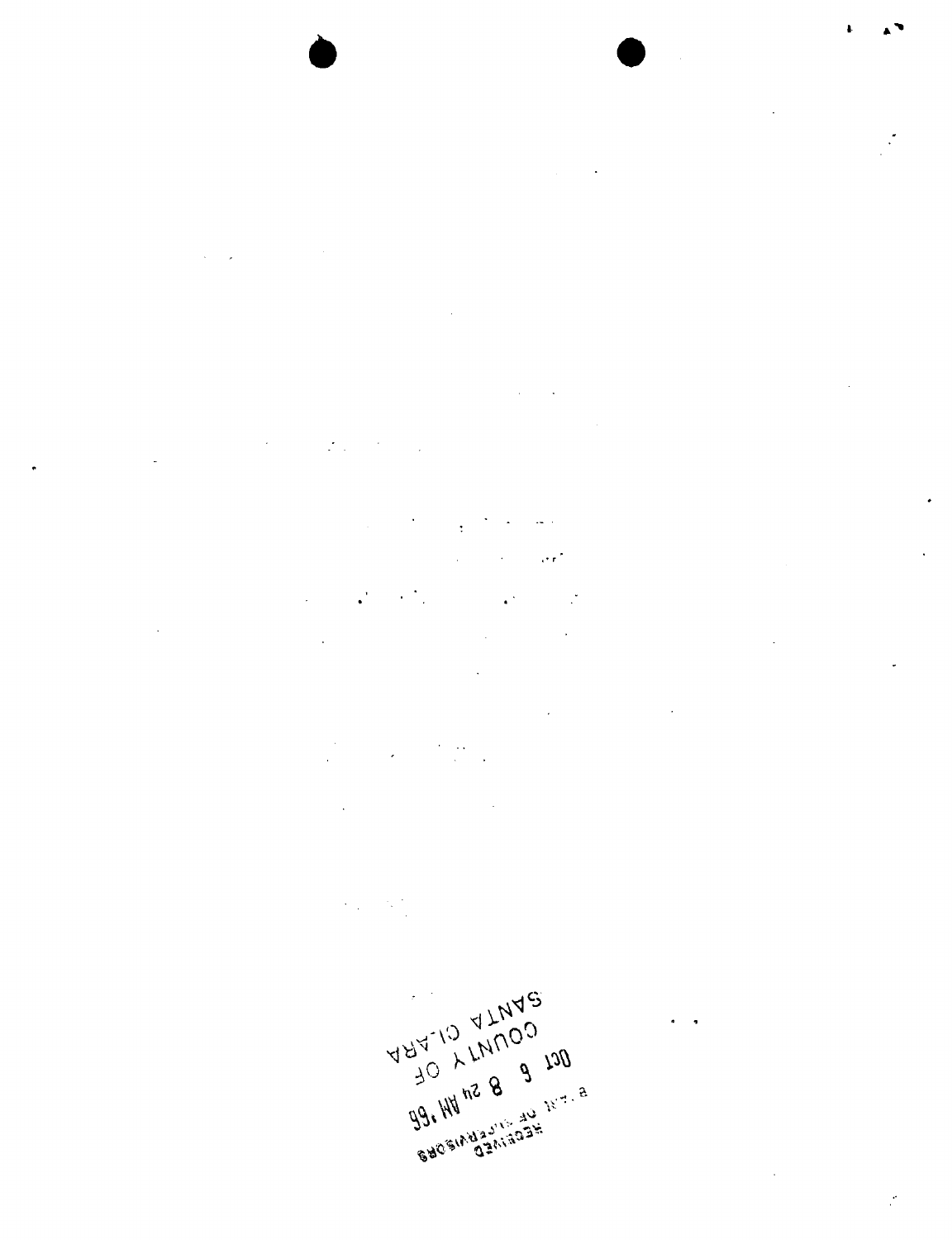**3107411** 

Retturn for DEPT. OF PUBLIC WORKS *mi:* E D). Hodge'

# **DEED OF RIGHT OF WAY**

Norman V. Perusse and Olive G. Perusse his wife Grantor(s),

**in consideration of value paid by the COUNTY OF SANTA CLARA, State of California, Grantee, the adequacy and receipt whereof are hereby acknowledged, hereby grant to said Grantee for public street and road purposes a Right-of-Way and Easement in, over, upon and across the more particularly hereinafter described real property situate in the County of Santa Clara, State of California, to-wit:** 

A strip of land 30.00 feet wide the northerly line of which being more particularly described as follows:

Beginning at the point of Intersection of the northerly prolongation of the westerly line of that certain 0.590 acres parcel of land with the centerline of Olive Street as said parcel of land and centerline are shown on that certain Record of Survey Map recorded in Book  $94$  of Maps at page  $42$ , official Records of Santa Clara County; thence from said point of beginning along said centerline N  $89^{\circ}$ -56 $^{\circ}$  W  $82.44$  feet.  $^{\circ}$ 

**3107411'**  BOO\* **7483 PAGE 340** 

6P66.3

OLIVE AVENUE<br>BOOK 7483 PACE 340

**FILE D FOR RECOR D --AT REQUES T OF** 

AUG 23 4 35 PM 1966

N J OFFICIAL RECORDS  $\mathcal{A}$   $\mathcal{A}$  anta Gi.ARA COUNTY  $\bigcap_{i=1}^n A_i$ PAUL R. TEILH

**Provisions hereof shall inure to the benefit of and bind the heirs, successors and assigns of the** 

**respective parties hereto.** 

345

.<br>Iaces 5-CSL-7)

**IN WITNESS WHEREOF, the said Grantor(s) ha^-fr executed this Deed this day**   $\sim$ form on Werness

16. Perusal - norman U. + Olive Sel

r Qs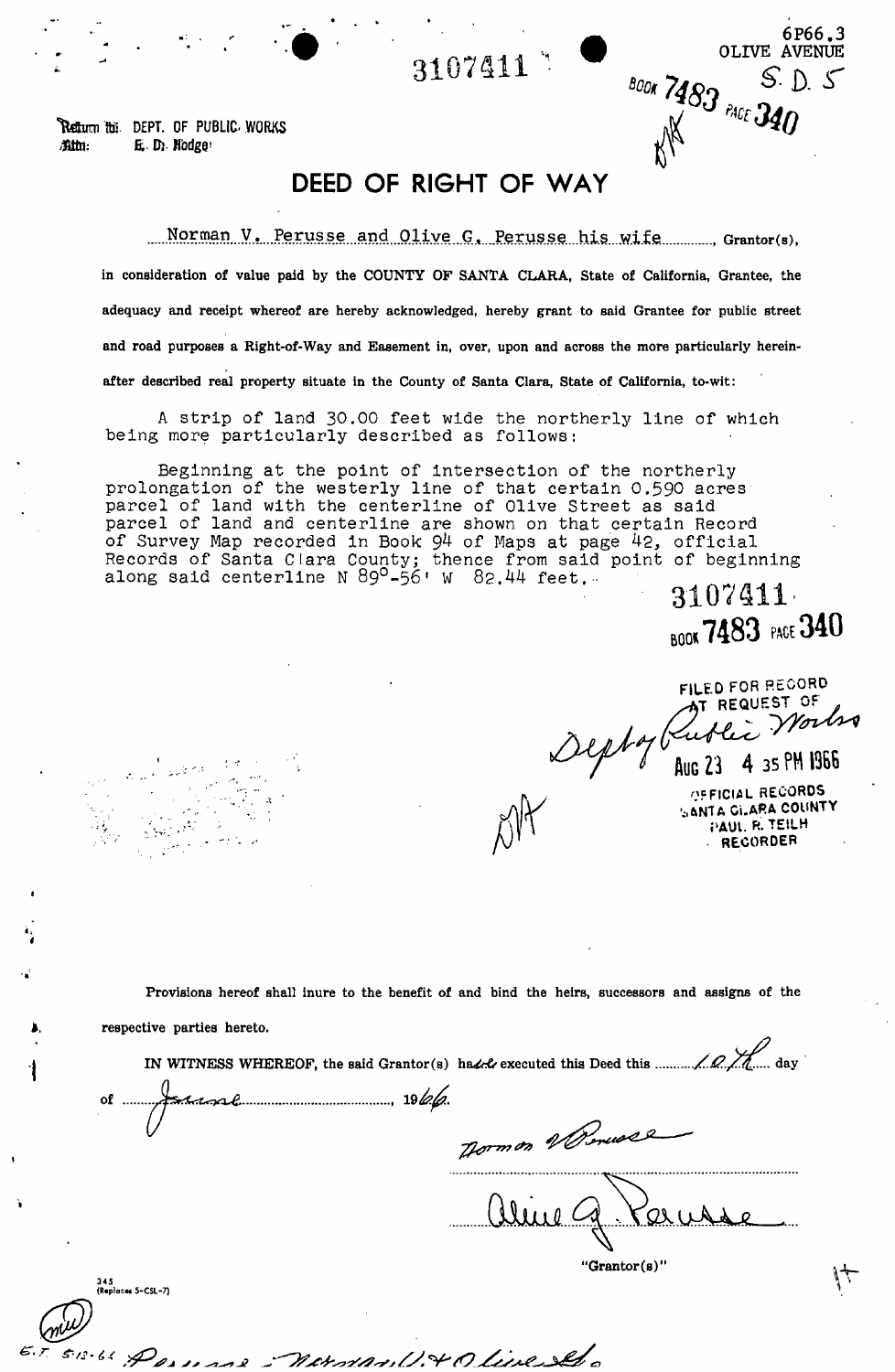|  | $\mathcal{L} = \mathcal{L} \mathcal{L} \mathcal{L} \mathcal{L} \mathcal{L} \mathcal{L} = \mathcal{L} \mathcal{L} \mathcal{L} \mathcal{L} \mathcal{L} \mathcal{L} \mathcal{L}$ |  |  |
|--|-------------------------------------------------------------------------------------------------------------------------------------------------------------------------------|--|--|
|  |                                                                                                                                                                               |  |  |
|  |                                                                                                                                                                               |  |  |

|  | DEED OF RIGHT OF WAY |  |  |
|--|----------------------|--|--|
|  |                      |  |  |

 $\mathcal{F}^{\mathcal{F}}$ 

 $\epsilon$ 

| TO                    |  |
|-----------------------|--|
| COUNTY OF SANTA CLARA |  |
| Date Accepted:        |  |
|                       |  |

345<br>(Replaces 5-CSL-7)

 $\mathbf{v}^{\prime}$ 

 $\mathcal{E}_1$ 

Ń,

参与

 $\sum_{i=1}^{n}$ 



















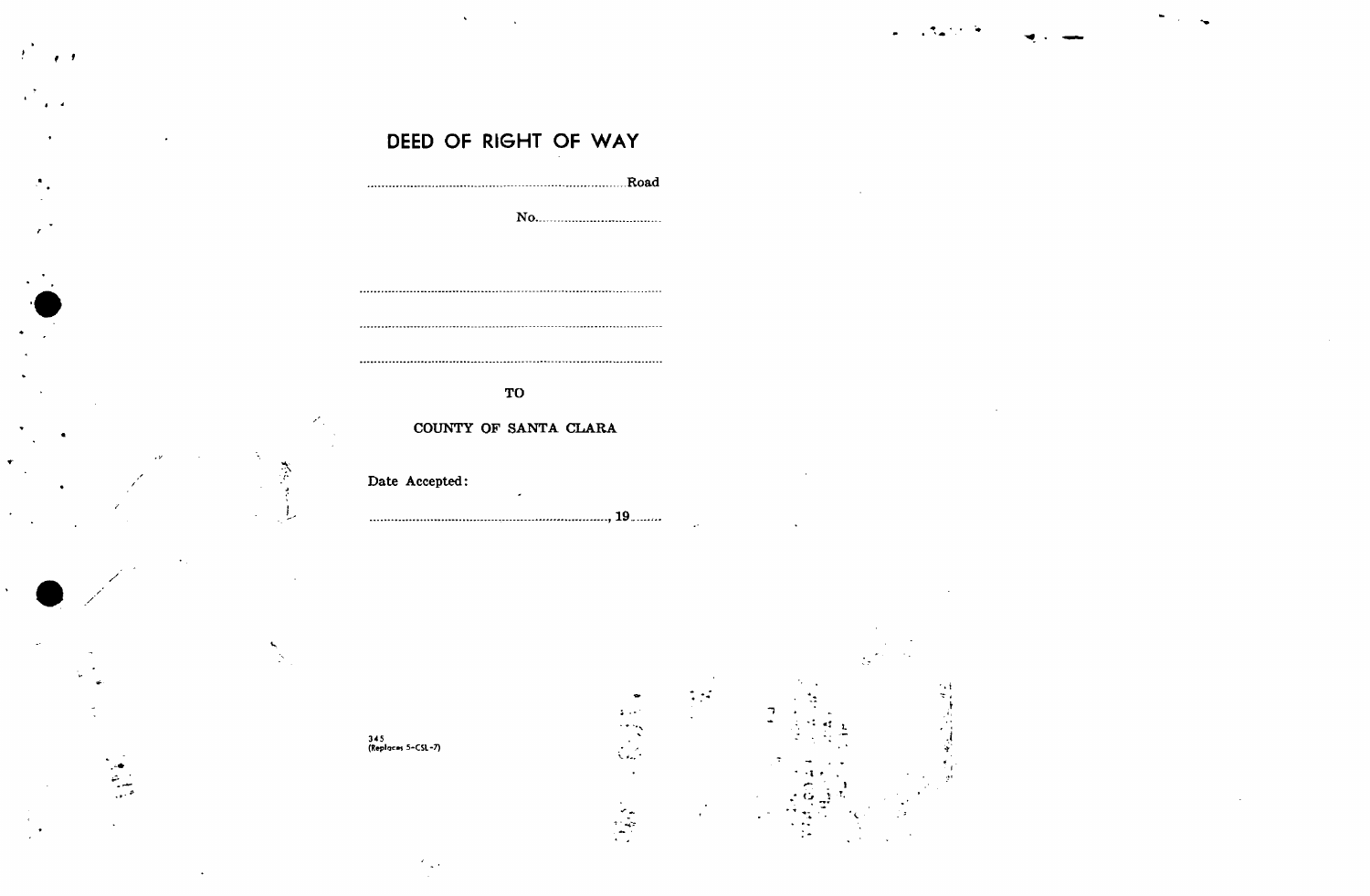| STATE OF CALIFORNIA.   | <b>BOOK 7483</b> RACE 341                                                                                                                      |
|------------------------|------------------------------------------------------------------------------------------------------------------------------------------------|
| Country of Janta Clara | On this 10 the day of the continues in the year one thousand nine hundred and the fight                                                        |
|                        | before me. Home of Baulice Service                                                                                                             |
|                        | norman Verusse and                                                                                                                             |
|                        |                                                                                                                                                |
|                        | known to me to be the person. L.whose name A ash subscribed to the within instrument,<br>and acknowledged to me that. Alrea cxecuted the same. |
|                        | IN WITNESS WHEREOF I have hereunto set my hand and affixed my official seal                                                                    |
|                        | in the manusculture of Country of Charles Claram the day and<br>year in this certificate first above written.                                  |
|                        | Notary Public, State of California.<br>THOMAS H. DAVIS - NOTARY PUBLIC                                                                         |

Cowdery's Form No. 34--(Acknowledgment--General) (C. C. Sec. 1189)

My Commission ExpireMy Commission Expires Navember 4: 4289/25/64 42-0766

 $\bar{z}$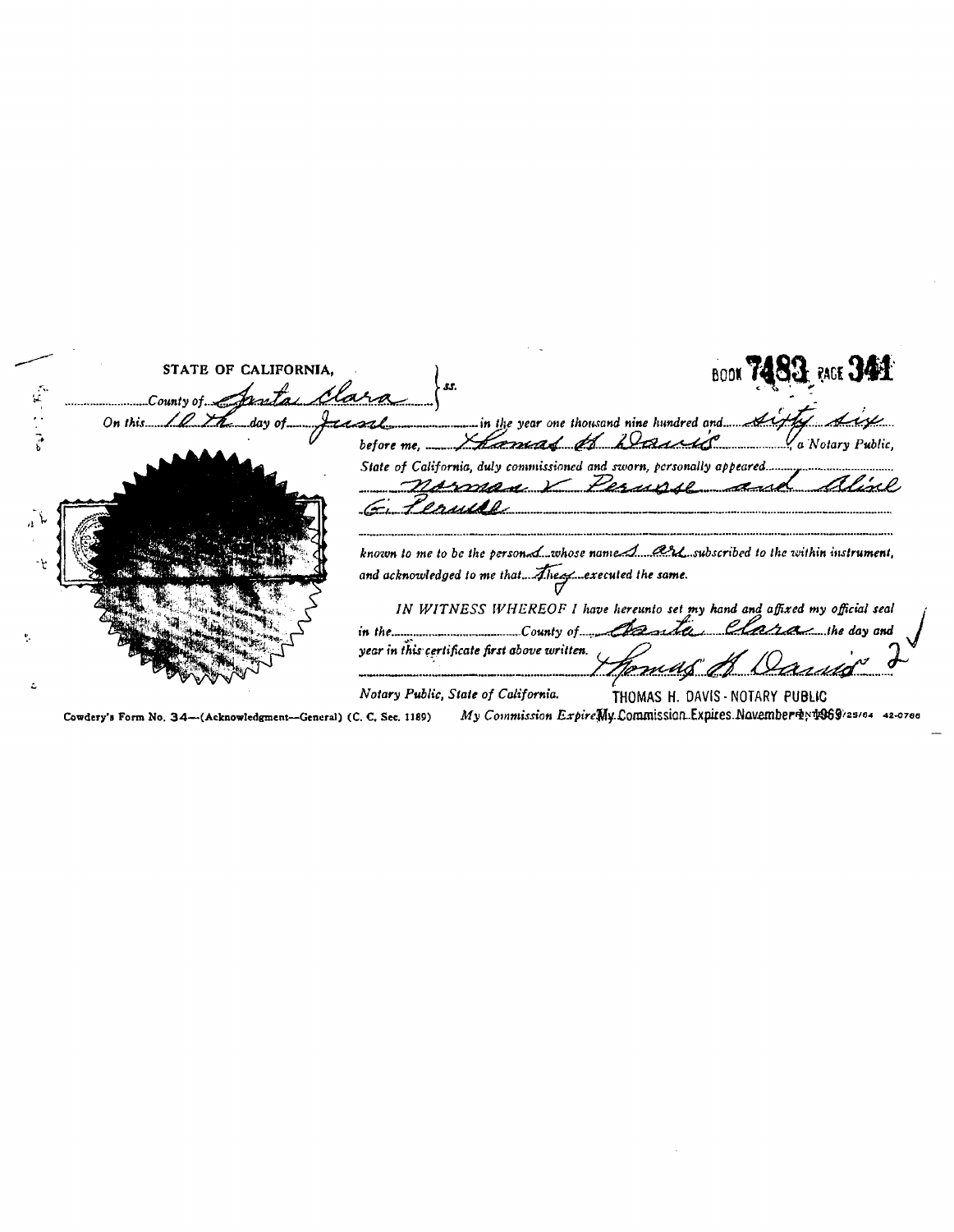Norman V. Perusse Olive Avenue

### CERTIFICATE OF ACCEPTANCE

(Government Code Section 27281)

This is to certify that the interest in real property conveyed by the within and foregoing deed or grant to the County of Santa Clara, State of California, is hereby accepted by the undersigned officer on behalf of the Board of Supervisors of the County of Santa Clara pursuant to authority conferred by resolution of the Board of Supervisors of the County of Santa Clara, adopted September 27, 1965, and the grantee consents to recordation thereof by its duly authorized officer,

IN WITNESS WHEREOF, I have hereunto set my hand this AUG 22 1966

By Board of Superys *i* 

County of Santa

JRK

9/65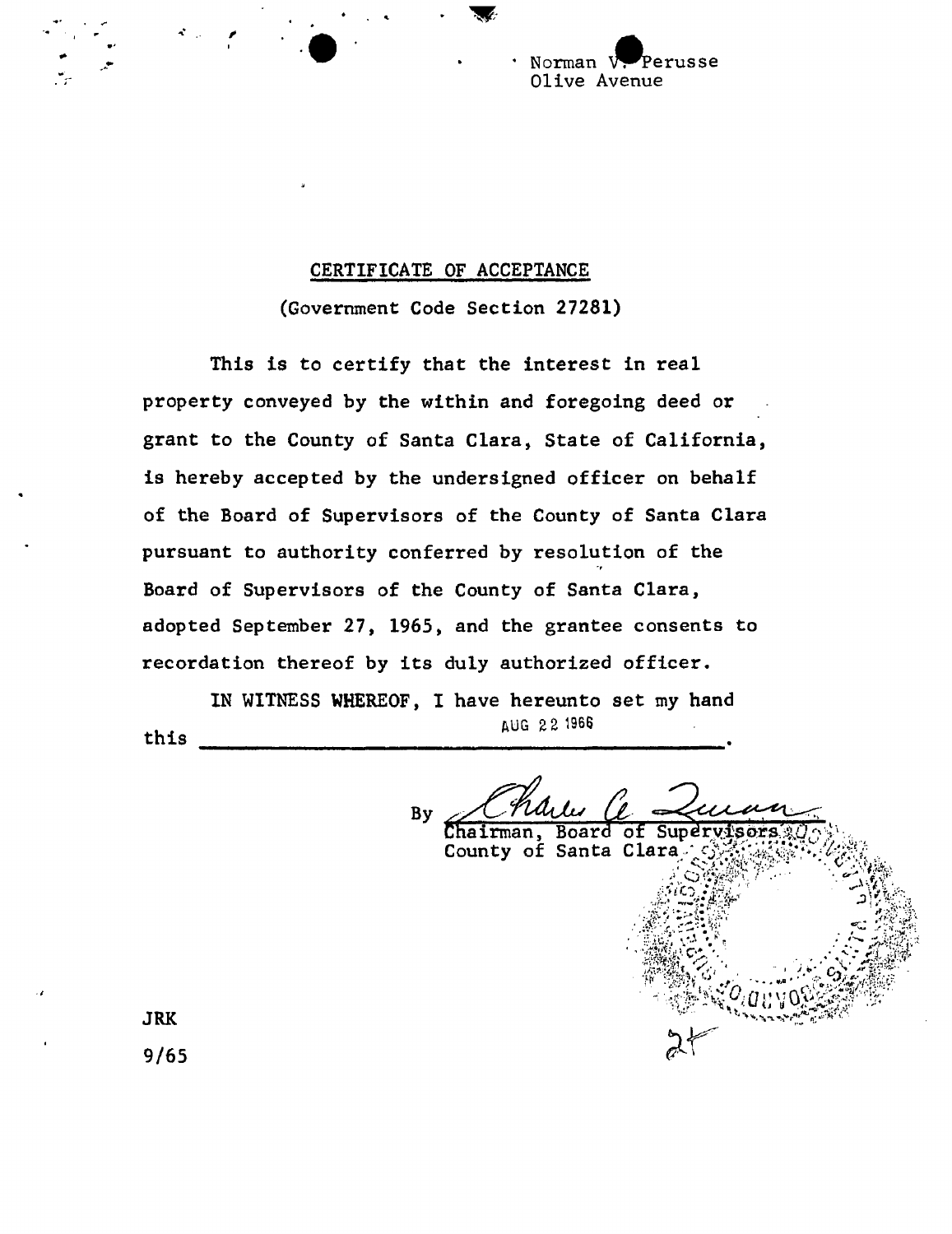This Judenture, Made the mannetship denth day of September. in the year of our Lord, nineteen hundred and— BETWEE N ....David..M.. Nopnan..aM..Mabel...Hf.. Nponan^ his...wife

*r* - • •

\* i<sup>418</sup>

- of the County of.. S.antj5i..Clara. State of California, the part.<sup>1</sup>es....of the first part, and the COUNTY OF SANTA CLARA, a body politic and corporate and a political subdivision of the State of California, the party of the second part,

Witnesseth: That the said part.<sup>1es.</sup>.of the first part, for and in consideration of... the.. benefits \_accruing to the parties of the first part by reason of the acceptance of the roadway by the party of the second part manuscription of the roadway by the party of the second part

do .........by these presents grant, convey, confirm and dedicate unto the said party of the second part, and to its successors auclassigns forever, for use as a public road and highway, all that certain strip, piece and parcel of land, situate, lying and being in Road District Number ......................, in the said County of Santa Clara, State of California, and bounded and particularly described as follows, to-wit:

Lying in the southwest one-quarter of Section 14, T. 7 S. R 2 West, M. D. M.

A strip of land 20 feet wide lying contiguous to and southerly of the southerly line of Subdivision No. 1, Monta Vista, as recorded in Volume M of Maps, at page 4, Official Records of Santa Clara County, California, and being the northerly 20 feet of the lands of David M. and Mable H. Noonan, extending from-the center line of Orange Avenue to the easterly line of said lands, a distance of 810 feet, more or less.

Toonan, David + Mahel